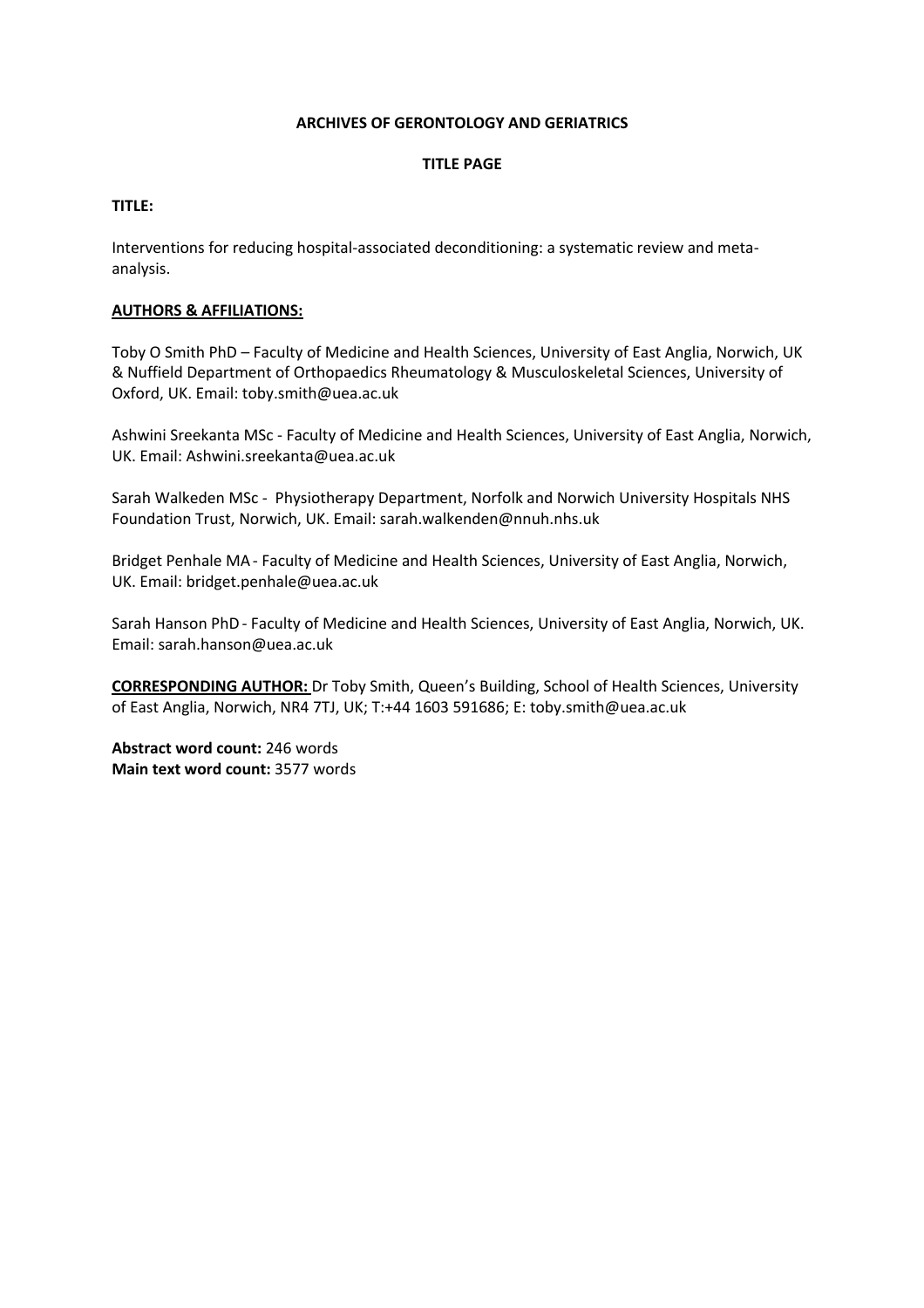#### **ABSTRACT**

**Purpose:** To determine the effectiveness of hospital-based interventions designed to reduce Hospital-Associated Deconditioning (HAD) for people in inpatient hospital settings.

**Materials & Methods:** Systematic literature search of published and unpublished databases was conducted from (inception to 01 June 2020). Randomised and non-randomised controlled trials investigating the effectiveness of enhanced inpatient programmes aimed to reduce HAD in adults admitted to a hospital ward were included. Evidence was appraised using the Cochrane Risk of Bias tool and outcomes evaluated against the GRADE criteria. Where appropriate, data were pooled in meta-analyses and presented as risk difference (RD) or standardised mean difference with 95% confidence intervals (CI).

**Results:** Seven studies recruiting 12,597 participants (7864 enhanced programmes; 4349 usual care) were included. There was low-quality evidence for reduced risk of decline in physical performance for those in the enhanced programmes compared to usual care (RD: -0.04; 95% CI: -0.08 to -0.01; N=2085). There was low- or very-low quality evidence reporting no benefit of enhanced programmes for mobility on discharge, length of hospital stay, hospital readmission, and mortality within the first three-months post-admission (p>0.05). There was low-quality evidence that nursing home placement and mortality at 12-months was superior through enhanced inpatient programmes compared to usual care.

**Conclusion:** Enhanced inpatient programmes targeted at HAD may offer benefit over usual care for some outcomes. There remain uncertainty in relation to how applicable the findings are to non-North American countries, which elements of an enhanced programme are most important to reduce HAD, and longer-term sequelae.

**Keywords:** Inpatient; deconditioning; physical inactivity; bed-rest; frailty; ward intervention

## **HIGHLIGHTS**

- Hospital-associated deconditioning (HAD) is a negative consequence of hospital stay, impacting on morbidity and mortality
- Older people who experience HAD are at greatest risk of poor health outcomes.
- Enhanced ward-based interventions targeting HAD may reduce declining physical performance and institutional care placement.
- Enhanced ward-based interventions targeting HAD may reduce mortality at 12-months for older people.
- The evidence is based on medical-ward settings and not post-surgical interventions.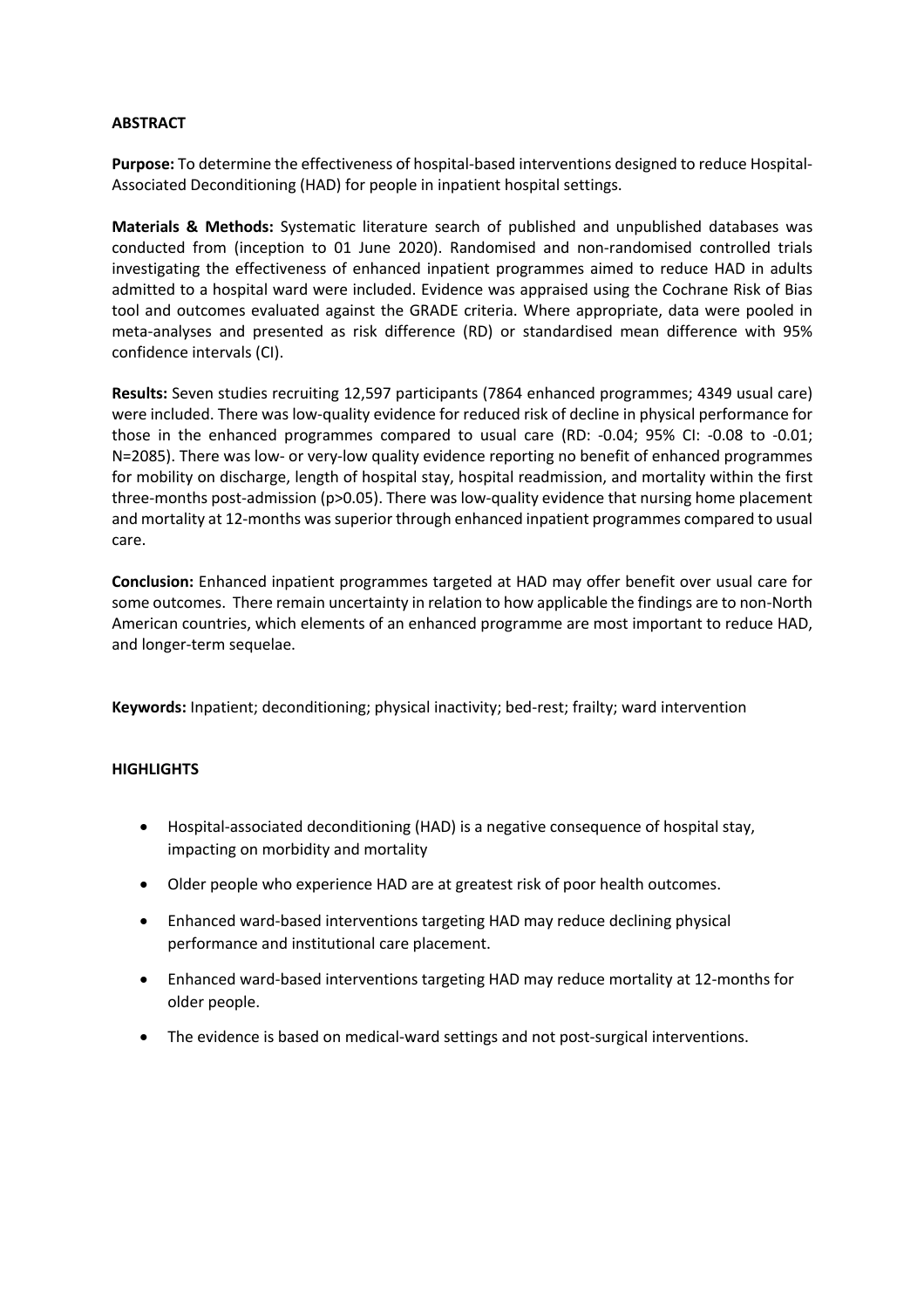## **1.0 INTRODUCTION**

Hospital-associated deconditioning (HAD) is a complex negative consequence following hospitalisation. It is associated with prolonged periods of immobility. The cumulative impact of extended or complicated hospitalisation among older patients typically results in patients experiencing a decrease in muscle mass and significant functional decline due to a complex process of physiological changes that can affect multiple systems.[1-3] It has been estimated that 68% of patients are discharged from post-acute medical settings below their pre-admission level of function.[4] This means that post-hospitalisation, patients are not only recovering from their acute illness but also facing physiological stress[5-8] and susceptibility to complications not directly related to the cause of their admission.

HAD has a very concerning impact on well-being and quality of life of people after they leave the acute setting. It may result in delayed discharge, increased likelihood of re-admission and admission to community facilities (sub-acute, residential or nursing care) instead of a patient returning to their home. Patients who are discharged with poor physical function have three times greater risk of being readmitted within 30 days post-discharge compared to older adults with medically complex conditions but higher physical functioning.[9] This creates unnecessary costs (in wider terms) to health and care systems.

A number of factors have been identified which may place patients at greater risk of HAD. These include: increased age, delirium on admission, presence of multiple comorbidities, cognitive deficits, poor mobility/use of a gait aid, depression, deficits in basic or instrumental activities of daily living (ADL) at hospital admission/discharge, or both.[10-12] These may be exacerbated by: patients' fear of falling, causing them to limit their activity; tethering interventions (e.g. indwelling urinary catheters); healthcare staff prioritising patient safety, especially fear of falls, over patient activity.[6,7,10-13]

Whilst there is clear rationale for why HAD interventions would be beneficial, there remains uncertainty as to what these are, what the optimal ward environment would be, who delivers the intervention and how effective these are within health services. To the authors' knowledge, there have been no published systematic reviews to answer these questions for adults admitted to hospital for surgical or non-surgical interventions. The purpose of this study was to undertake such a review and determine the clinical and cost-effectiveness of hospital-based interventions designed to reduce HAD for people on hospital wards.

## **2.0 MATERIALS & METHODS**

This systematic review was registered through the International Prospective Register of Systematic Reviews database (Reference: CRD42020169893). It has been reported following the Preferred Reporting Items for Systematic review and Meta-Analysis (PRISMA) guidelines.[14]

## *2.1 Search Strategy*

The search was undertaken on 24th February 2020 and updated on 30 June 2020 by one reviewer (TS) using published and unpublished literature databases including CENTRAL, EMBASE, MEDLINE, CINAHL and PubMed. Searches were conducted from database inception to 01 June 2020. The search strategy for MEDLINE is presented in **Supplementary Table 1.** Searches were undertaken from database inception to the search date. This was modified for each database. We accessed clinical trial registries for unpublished or ongoing clinical trials including the WHO International Clinical Trial Registry and ClinicalTrials.gov registry. Reference lists of all potentially eligible studies were reviewed by two reviewers (TS, AS).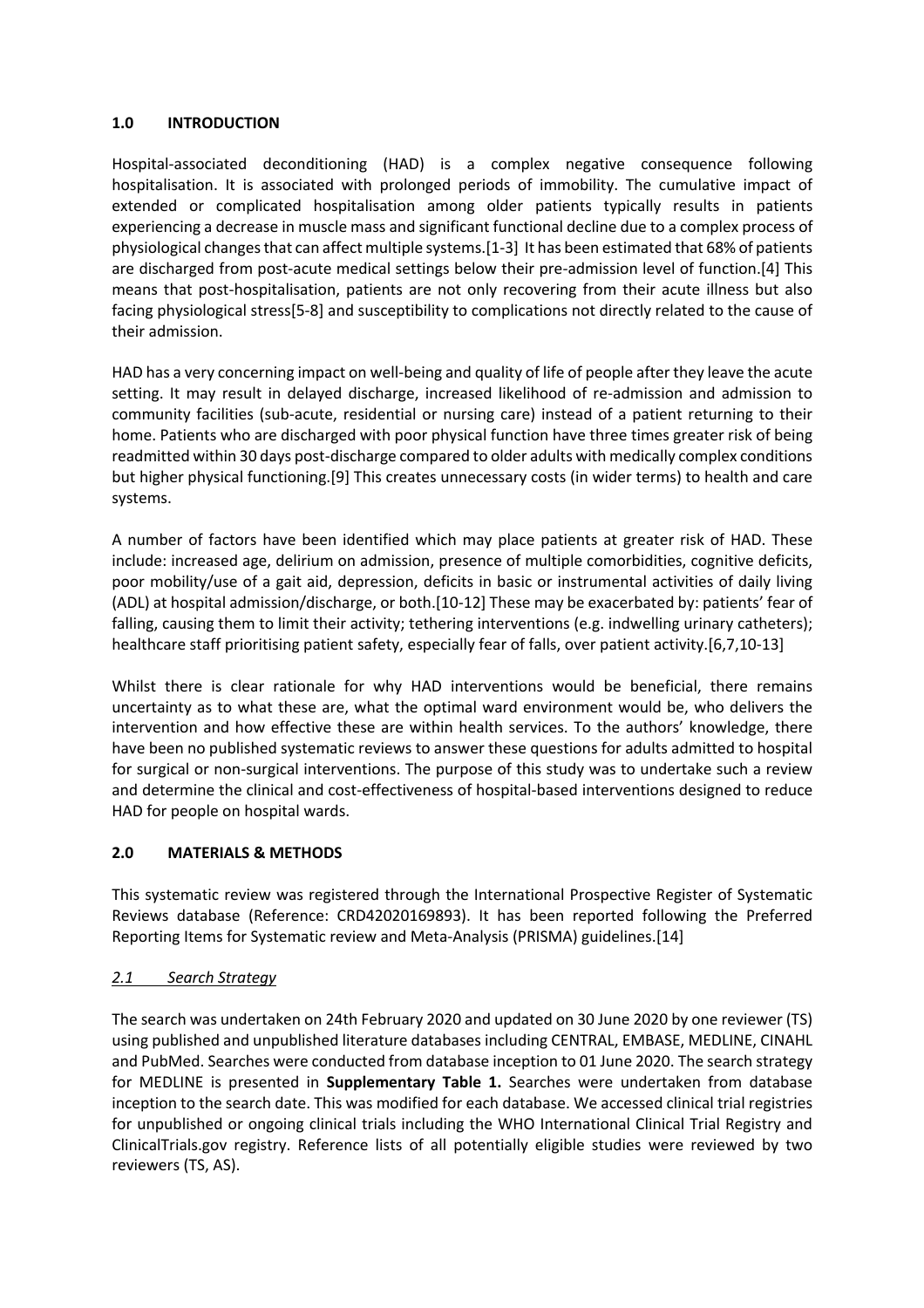# *2.2 Selection Criteria*

## *Inclusion criteria:*

- Studies recruiting adults (aged 18 years and over) admitted to a hospital ward (acute or rehabilitation settings) for elective or non-elective hospital procedures (surgical and nonsurgical).
- Patients who have been specifically identified as those with existing or at risk of HAD or where interventions have been delivered to specifically address HAD.
- Randomised (RCT) and non-randomised (non-RCTs) comparative studies where one intervention was a ward-based intervention, strategies or pathways designed to prevent or treat HAD in people admitted to hospital wards. This may have included: exercise programmes; changes to ward environments; training for staff members; or provision of patient contacts (with health professionals, other patients or visitors) in alternative locations. This could have included: supplementary interventions including follow-up telephone calls/video messaging, online resources and/or paper-based reading materials.
- Studies where a comparative group was either usual care provision or comparison to alternative interventions, strategies or pathways.
- Studies which reported one or more of the following outcomes: physical activity performance (level and/or quantity); physical function, health-related quality of life (HRQOL), costeffectiveness or health resource use, complications and adverse events or psychological measures.

## *Exclusion criteria:*

- Participants admitted to acute mental health wards or high-dependency/critical care wards.
- Specific rehabilitation interventions or pathways for patients admitted to hospital wards where HAD was not the target or aim of the intervention i.e. generic elderly rehabilitation or post-operative rehabilitation strategies.

One reviewer independently reviewed all titles and abstracts from the search results (TS), and independently verified by a second reviewer (AS or SH). Full-text papers for all potentially eligible studies were independently reviewed by each reviewer to determine final inclusion. Disagreements between the two reviewers were resolved through discussion, with an adjudicator available to address any disagreements.

## *2.3 Data Extraction*

Data were extracted onto a pre-defined data extraction form by one reviewer (TS) and verified by two reviewers independently (AS, SH). Where the same study was reported across two or more papers, these were classified as a single study to avoid multiple/duplicate counting.

Data extracted from each eligible paper included: country of origin, year of study conduct, number and characteristics of participants including data on: age, gender, medical morbidities, reason for hospital admission, intervention strategies tested (control and experimental) which included the underpinning theory and principles, the description of the ward environment and who was delivering the intervention, timing of data collection (acute or rehabilitation hospital), and outcomes for the intervention versus control groups. Disagreements in data extraction between the reviewers were resolved through discussion to gain agreement/consensus.

## *2.4 Outcome Measures*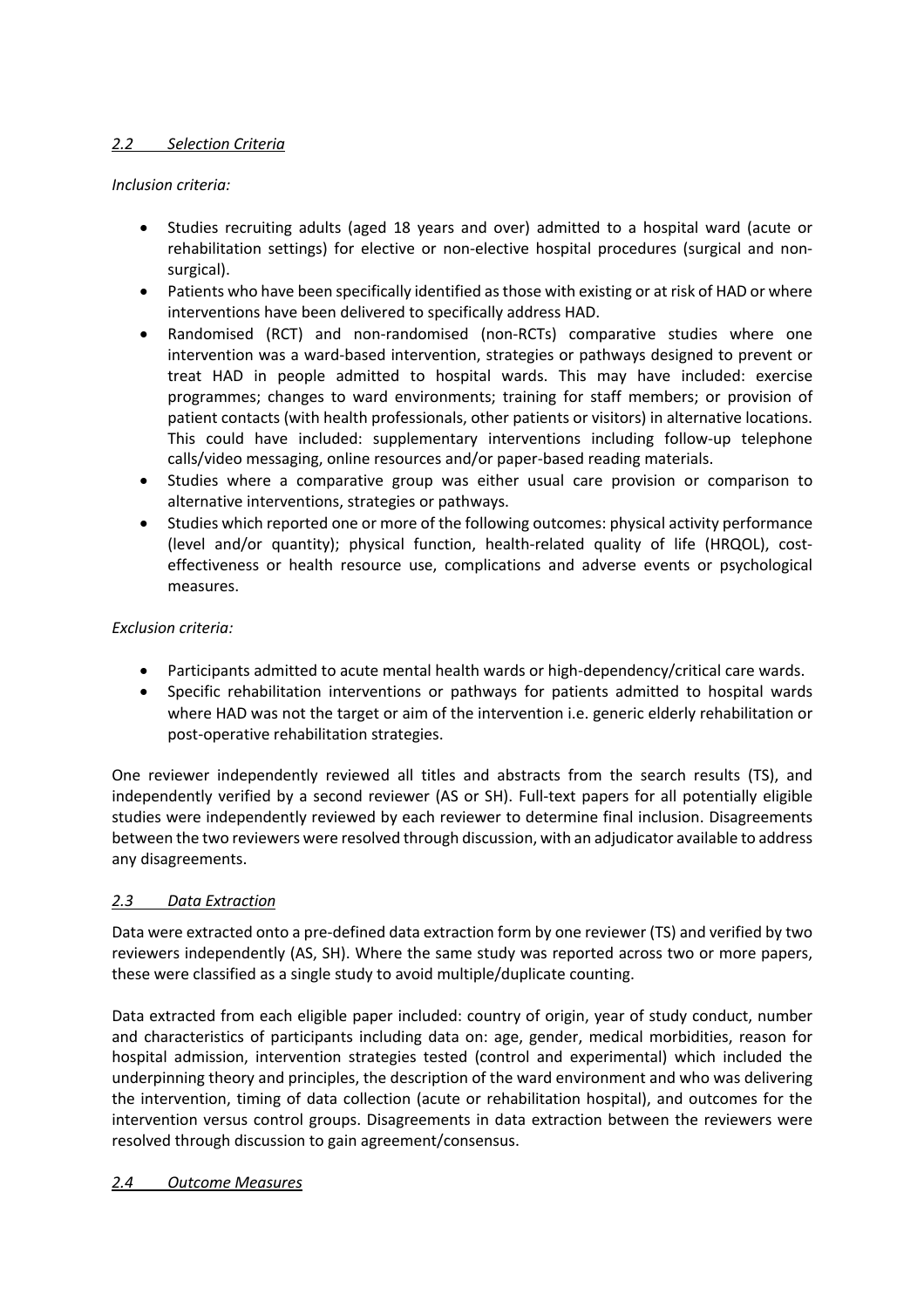The primary outcome measure was physical activity performance (level and quantity) performed three-months post-discharge. Secondary outcome measures included: health-related quality of life, economic measures (e.g. re-admission rates and hospital length of stay), complications and adverse events, and psychological outcomes (e.g. anxiety, depression, self-efficacy).

The primary endpoint was three months post-hospital discharge. Secondary outcome endpoints included: at discharge (short-term), three to nine months (mid-term) and 12 months and longer (longterm) follow-up points.

# *2.5 Assessment of Methodological Quality of Studies Included for Review*

One reviewer (TS) independently critically appraised each included study using the Cochrane Risk of Bias tool for RCTs.[15] This was then verified by two reviewers independently (AS, SH). Disagreements in scoring between the reviewers were resolved through discussion.

## *2.6 Data Analysis*

Data extraction tables were reviewed for study heterogeneity. Through this, between-study variability in participant characteristics (patients and staff), interventions and study design were assessed. Where heterogeneous, a narrative analysis of the results was presented. Where homogeneous, data were pooled for those outcomes using a Mantel-Haenszel method meta-analysis.[16] All analyses used a random-effect model as there was variability in normal international health-service provision across trials. If there was evidence of substantial variability for any analysis, a narrative analysis was undertaken. For continuous outcomes, when trials use the same outcome instrument to assess an outcome domain, mean difference (MD) and 95% confidence intervals (CI) were presented. When trials used different outcome instruments for an outcome domain, standardised mean difference (SMD) and 95% CIs were reported. For dichotomous outcomes, risk difference (RD) and 95% CIs were presented. For each meta-analysis, statistical heterogeneity was assessed using the  $I^2$  statistic. Corresponding authors were contacted to gain clarification on missing data.

Small sample size publication was planned to be assessed using funnel plots when there was a minimum of 10 studies for a specific outcome.[15]

Planned subgroup analyses were:

- Type of hospital ward (i.e. acute hospital versus rehabilitation hospital)
- Clinical sub-speciality of patient group (i.e. surgical versus medical)
- Type of intervention (i.e. education of ward staff vs. environmental adaptations vs. combined ward staff training and environmental adaptations)

All analyses were conducted by one reviewer (TS) using RevMan (Review Manager (RevMan) [Computer program]; Version 5.3. Copenhagen: The Nordic Cochrane Centre, The Cochrane Collaboration, 2014.)

## *2.7 Assessment of GRADE*

We assessed the quality of evidence for each outcome using the Grading of Recommendations, Assessment, Development and Evaluation (GRADE) criteria.[17] Through this, two reviewers (TS, AS) assessed outcomes by: (1) methodological limitations through the assessment of risk of bias using the Cochrane Risk of Bias tool[15]; (2) indirectness relating to similarity to clinical practice; (3) imprecision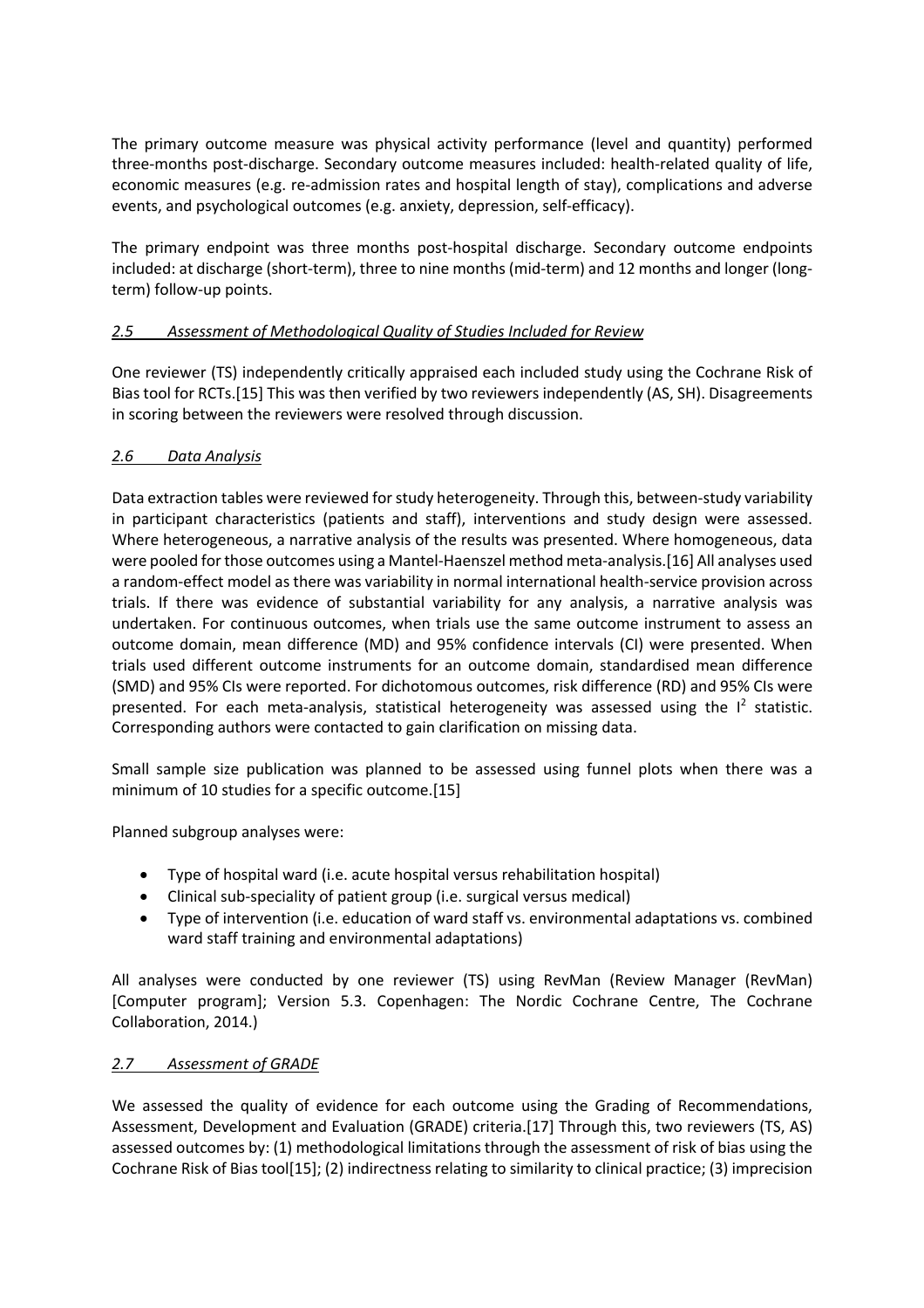relating to the number of participants and events; (4) inconsistency in effect estimates across the studies for a given analysis; and (5) likelihood of publication bias.[17]

## **3.0 RESULTS**

## *3.1 Search Results*

A summary of the search results is presented in **Figure 1**. In total, 283 papers were identified from the search strategies. Of these, 38 were deemed potentially eligible. On full-text review, seven satisfied the eligibility criteria and were included.

## *3.2 Characteristics of Included Studies*

A summary of the characteristics of included studies is presented in **Table 1**. Of the seven studies included, five were RCTs,[18-22] two were non-RCTs.[23,24] In total 12,597 participants were recruited. Of those 7864 recruited to enhanced programmes, this included 4349 females(55.3%), with a mean age of 79.2 years. Those 4733 recruited to usual care comparisons included 2603 females (54.9%), with a mean age of 78.5 years. Three studies reported the patient's living situation prior to admission.[18,19,24] Follow-up periods ranged from discharge in one study,[22] mid-term (three to nine months) in five studies,[19-21,23,24]and to 12 months in one trial.[18]

All seven studies were undertaken in North America. Five studies were based in USA,[18-20,22,23] two in Canada.[21,24] Hospital settings were acute medical wards in all seven studies. No surgical wards or surgical patients were recruited.

All seven HAD programmes aimed to increase ward-based physical activity through education, change in healthcare practice and in some instances, ward environment. Increased education and allocation of staffing for physical activity promotion was demonstrated in two studies.[18,24] Greater education was also provided for caregivers and patients in three studies.[21-23] Timmer et al[21] and Lenze et al[22] studies focused interventions on pacing-based and goal-setting education for patients. Lenze et al[22] alone aimed to increase the intensity of activities. Ward-based environmental changes including seating and changes in space usage for eating and socialising away from the bed-space was tried in two studies.[18,20] Enhanced rehabilitation staff time for physical activity was adopted in two studies[18,20] and increased and earlier assessment for barriers such as medication review was adopted in three enhanced rehabilitation interventions.[18,19,23] Interventions were delivered by multi-disciplinary teams,[24] with an Occupational Therapy focus,[21] or nurse-led.[19,20,22] Hastings et al[23] utilised a dedicated walks assistant and Liu et al[24] used a 'local champion'. The environment was altered as part of the intervention in two studies.[18,19] There was some description of strategies known to support behaviour change, such as goal-setting, feedback and self-monitoring. The Health Action Process Approach and Motivational interviewing underpinned the work by Lenze et al[22] and Liu et al[24] mapped barriers and facilitators to behaviour change theory. Hastings et al[23] listed the barriers to mobility outside of the supervised episodes of walking. A detailed description of the experimental intervention and underlying programme theories, is presented in **Supplementary Table 2**.

The comparator in the seven studies was usual care in an acute hospital setting. This consisted of standard hospital care in typical ward settings within the USA and Canadian health models.

## *3.3 Critical Appraisal*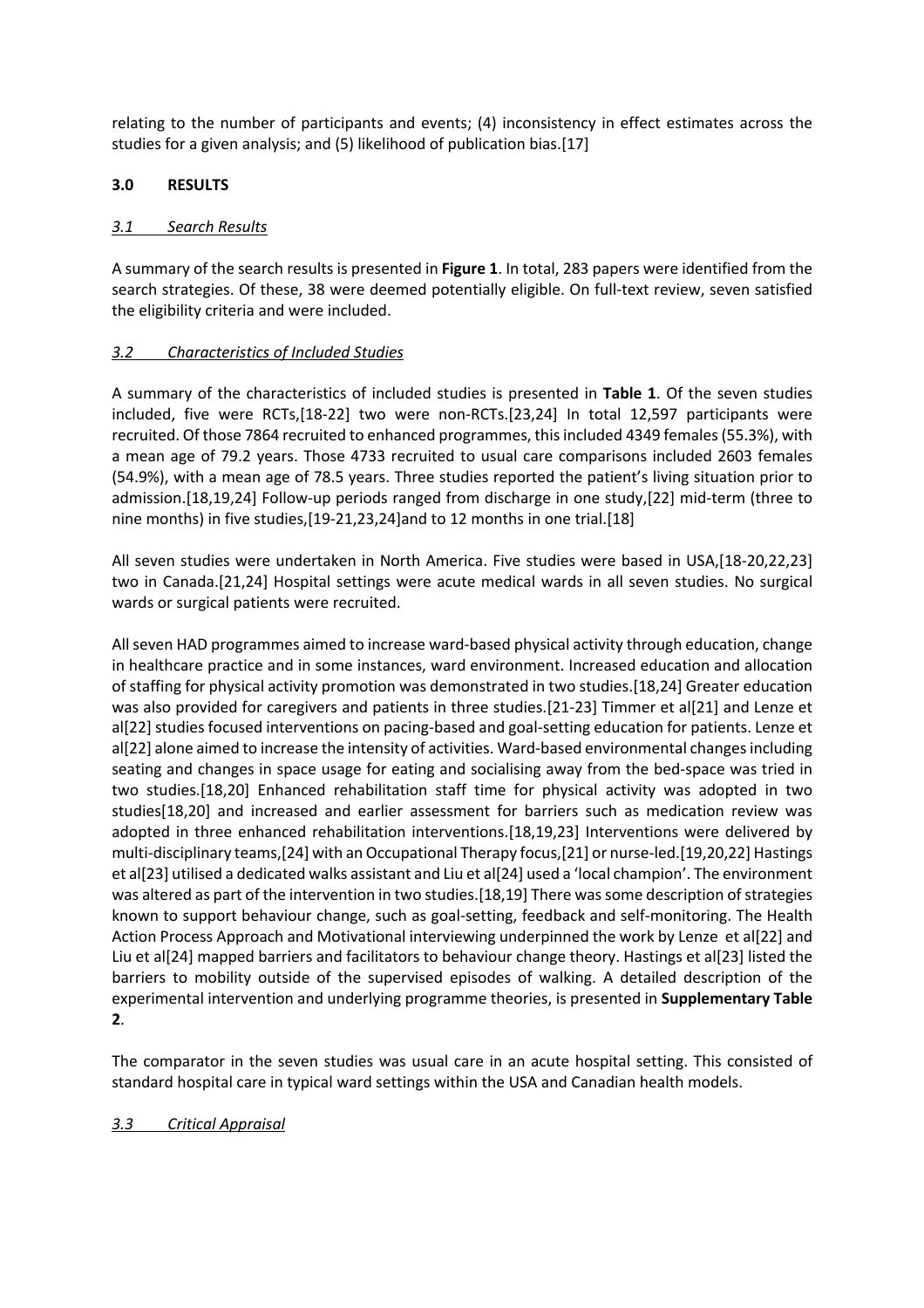A summary of the risk of bias assessment results is presented in **Table 2**. All but two studies demonstrated low risk of bias for sequence generation.[23,24] However only two studies clearly demonstrated low risk of bias for selection bias through allocation concealment.[18,21] There was a high risk of bias for performance bias, where all but Timmer et al[21] demonstrated high risk of bias by not blinding participants or personnel. Similarly, there was high risk of detection bias for all but two studies.[21,22] There was low risk of attrition bias for all studies except Counsell et al[18] which demonstrated high risk of bias, and Mundy et al[20] where this was unclear. All studies except Lenze et al [22] and Timmer et al [21] reported high risk of reporting bias.

# *3.4 Meta-Analysis*

The results of the meta-analysis are presented in **Table 3**.

# 3.4.1 Primary outcome: Physical activity performance

Physical activity performance was assessed by activity of daily living (ADL) performance and mobility in four studies.[18,19,21,22] No studies reported physical activity performance at the primary endpoint of three months. All outcomes reported were short-term (i.e. to discharge).

When assessed by change in ADL score from baseline to discharge (at discharge), there was low-quality evidence (due to risk of bias and imprecision) for no difference between the enhanced programme and usual care (SMD: 0.09; 95% CI: -0.13 to 0.30; N=1657: Figure 2). However when assessed categorically by the number of participants to demonstrated decline in ADL performance from baseline to discharge, there was low-quality evidence (downgraded two levels due to risk of bias) for reduced risk of decline for those in the enhanced programmes compared to usual care (RD: -0.04; 95% CI: -0.08 to -0.01; N=2085; Figure 3).

There was low-quality evidence (downgraded two levels for risk of bias) of no benefit of enhanced programmes over usual care for the risk of mobility decline from baseline to discharge (RD: -0.01; 95% CI: -0.04 to 0.02; N=2085; Figure 3). Similarly, there was low-quality evidence (due to imprecision and risk of bias) of no benefit of enhanced programmes over usual care for mobility score on discharge (SMD: 0.40; 95% CI: -0.30 to 1.11; N=1508; Figure 2).

## 3.4.2 Secondary Outcomes: health-related quality of life

No studies reported health-related quality of life as an outcome.

# 3.4.3 Secondary outcome: economic measures

Health utilisation costs were assessed by hospital length of stay,[20-22] hospital re-admission,[19- 21,23] and nursing home placement.[18,19,24]

There was moderate-quality evidence (downgraded by risk of bias) of no benefit of enhanced programmes of usual care for hospital length of stay (MD: -0.59; 95% -1.64 to 0.46; N=574). There was very low (downgraded two levels due to risk of bias) and low (downgraded one level due to risk of bias and imprecision) that enhanced programmes do not benefit reduced risk of nursing home residence in the short or longer term (short: RD: -0.03; 95% CI: -0.07 to 0.01; N=11,123; longer-term: RD: -0.0; 95% CI: -0.03 to 0.02; N=1488). There was low-quality evidence (downgraded due to risk of bias and imprecision), that enhanced programmes reduced the risk of nursing home placement in the mid-term (RD: -0.08; 95% CI: -0.15 to -0.01; N=603).

# 3.4.4 Secondary outcome: complications and adverse events

Mortality was the only adverse event reported from the four studies which reported this.[18,20,21,24] In the short-term and mid-term there was very low-quality evidence (downgraded two levels due to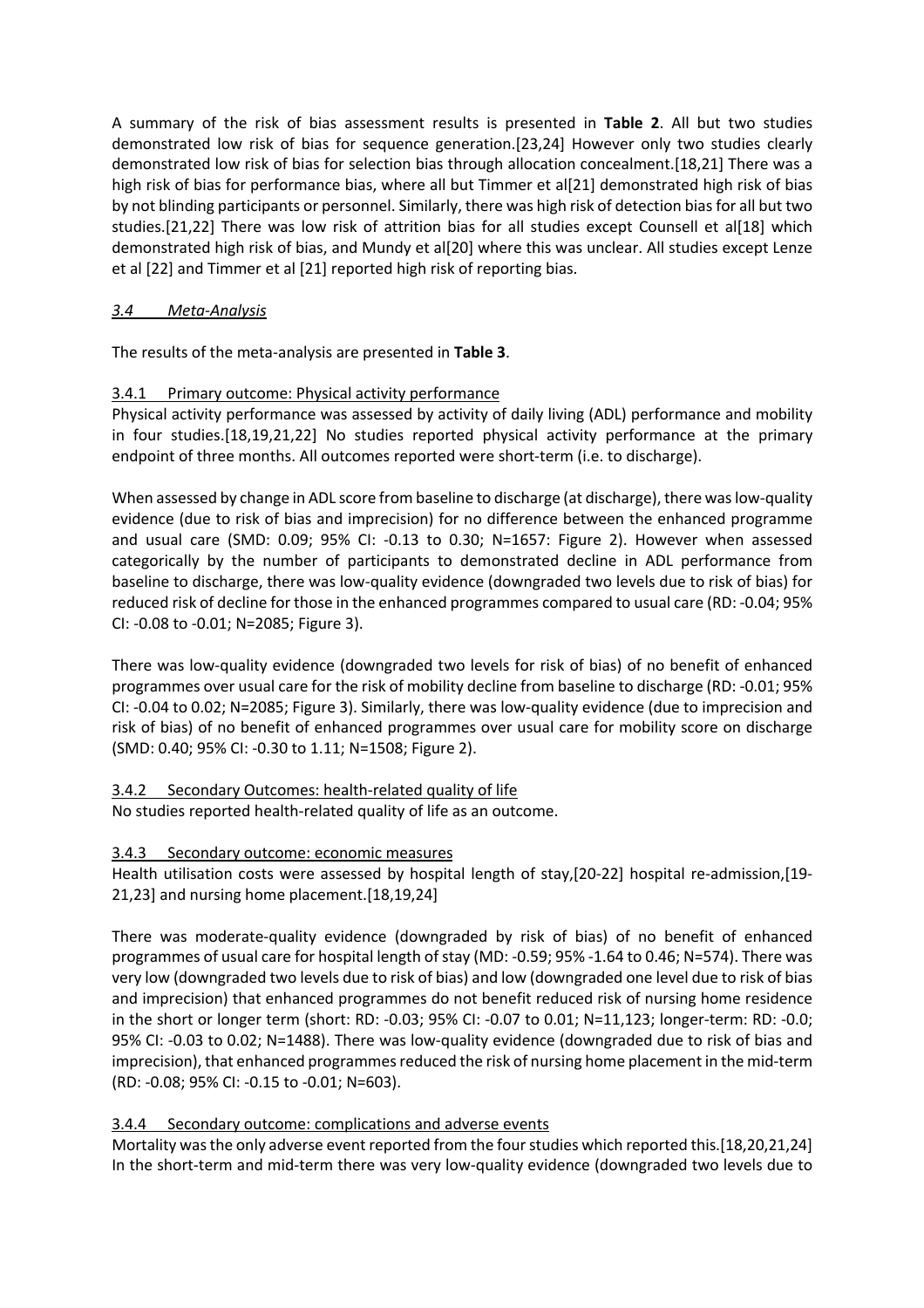risk of bias, and one level due to imprecision) of no benefit of enhanced programmes over usual care (short-term: RD: 0.00, 95% CI: -0.02 to 0.01; N=10,978; mid-term: RD: 0.03; 95% CI: -0.02 to 0.08; N=558). There was low-quality evidence (downgraded due to risk of bias and imprecision) for a reduced risk of mortality in the enhanced programme over usual care in the longer-term (12-month) assessment (RD: -0.23; 95% CI: -0.27 to -0.19; N=1482).

## 3.4.5 Secondary outcome: psychological outcomes

One study reported patient depression levels as an outcome.[18] This provided low-quality evidence (downgraded due to risk of bias and imprecision) of a benefit of usual care over enhanced programmes for the risk of reporting depression on hospital discharge (RD: 0.11, 95% CI: 0.02, 0.21; N=346).

## 3.5 Subgroup Analyses & Publication Bias

There were insufficient data to perform the *a priori* subgroup analyses or publication bias assessments.

## **4.0 DISCUSSION**

The findings of this study indicate that enhanced in-patient programmes to reduce HAD reduced the risk of declining ADL ability by 4% at discharge, reduced nursing home residence by 8% at one to three months post-discharge and reduced one-month mortality by 23%. However enhanced programmes were reported to increase the risk of depression at discharge by 11%. These outcomes are based on low-quality evidence and therefore should be interpreted with caution. All other measures of clinical outcomes and economic markers including hospital length of stay demonstrated no difference between enhanced programmes and usual care.

The findings reported a substantial decrease in risk of mortality at 12 months (23%) and nursing home residence at one to three months (8%) for those randomised to receive an enhanced inpatient care programme aimed to reduce HAD compared to usual care. Whilst we acknowledge that this is based on low- and very-low quality evidence respectively, this provides an important signal that such programmes may have longer-term benefits. What remains unclear is what aspect of these interventions may have contributed most to these outcomes. No identified study had performed mediation analyses for their complex intervention. Such analyses can be valuable to better understand the inter-relationship(s) between the components of enhanced programmes,[25] and to identify which elements had the most impact on outcome.[26] Given the multi-factorial nature of the interventions identified, and potential challenges which some health services may have in being able to provide all elements, notably around infrastructure, space and staff resource, understanding which elements had the most impact on outcome, is desirable and recommend for future study.

The results indicated that people allocated to an enhanced programme had an 11% greater risk of experiencing depression on hospital discharge compared to those allocated to usual care. This is a concerning finding, on current evidence which is difficult to interpret. Given that physical activity and being more physically active is associated with improving mood[27] the findings appear contradictory. One hypothesis is that being more active may change an individual's expectations of their own ability post-recovery.[28] Those who are discharged and are more active may place greater expectation on being able to self-manage post-discharge, which may represent as reduced psychological status with increased burden[29] or equally a treatment-effect through improved self-efficacy from HAD interventions.[30] Alternatively, this may be a spurious result, reflecting the small number of studies which investigated this outcome. Nonetheless, given this surprising outcome, further study to assess psychological status such as resilience, burden, anxiety and not just depression, is warranted in future trials.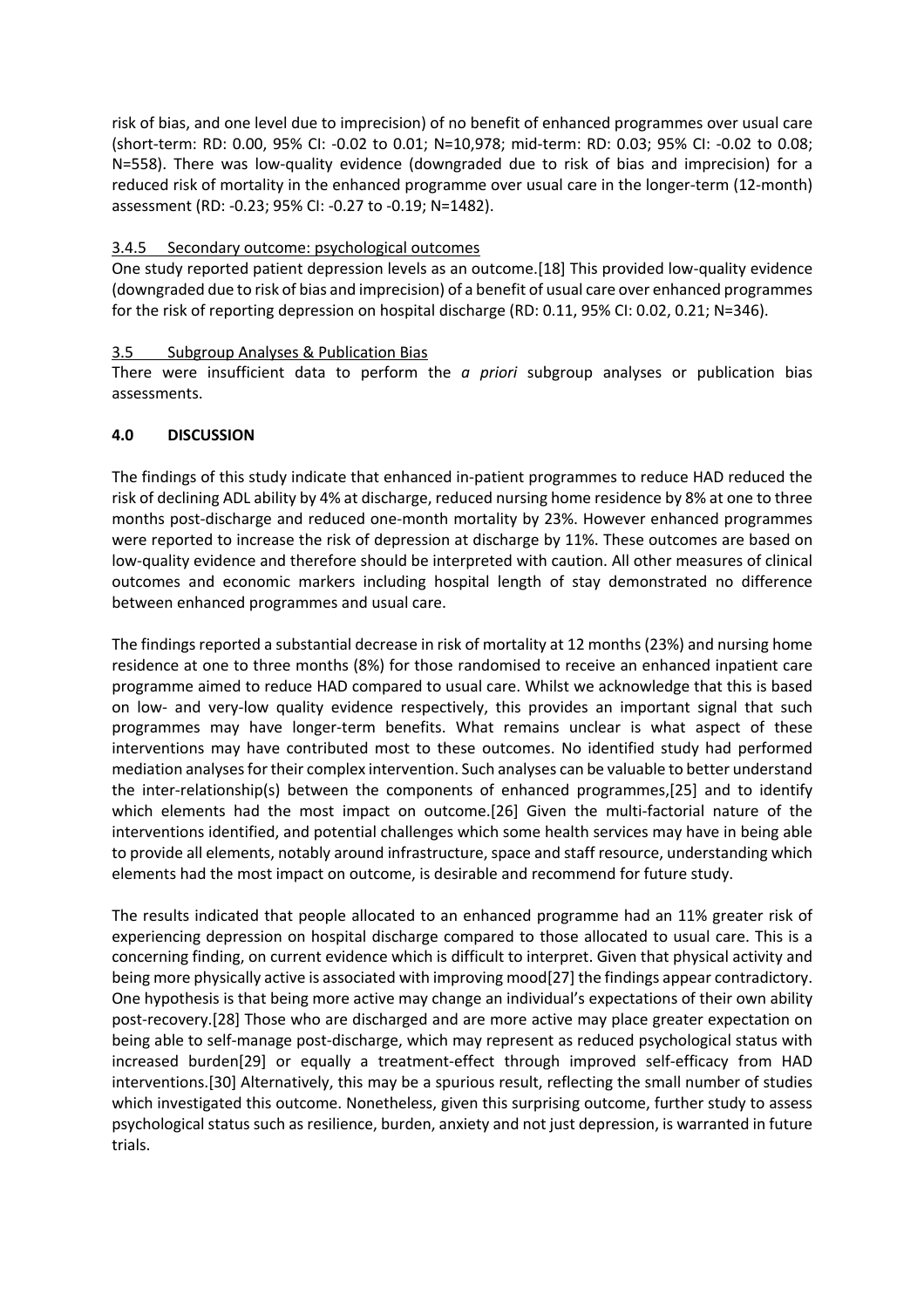Enhanced programmes may offer no benefit in changing ADL and mobility scores at discharge, and hospital length of stay. Whilst the intervention may propose people being more active, or change their perception of activity during hospital stay, the specific measures of ADL capability or mobility may not reflect functional change in the domains modified through interventions. Alternatively, people discharged from hospital may be expected to be at a similar functional and mobility status irrespective of group allocation. People under a threshold of capability are not able to be discharged from health institutions. Likewise, as this time-point assessment is variable dependent on discharge capability, people who are functionally more able may have been expected to be discharged earlier. However, our analysis indicated no substantial difference between the groups for length of hospital stay. This questions this interpretation. Given these, there may be considerable strengths to investigating which component of enhanced programmes have the greatest impact on physical capability.

There were limited data reported on longer-term outcomes. Whilst the inpatient interventions delivered may be anticipated to have the largest effect early post-discharge, there was a signal of a difference between the groups for mortality. No intervention provided a within-community outreach element. Such post-discharge interventions may have important value for re-enforcing earlier learning on physical activity engagement, but also provide opportunity for individuals to develop problemsolving and pacing/behaviour modification approaches which may have value. Timmer et al[21] and Lenze et al[22] both included such elements within their inpatient intervention. Further implementation within the post-discharge setting may have provided further clinical effectiveness for these skill-based elements. Considering friends and family as informal caregivers with appropriate skill-training may have particularly important benefits for those with an expected long recovery with long-term physical disabilities or cognitive impairment, where skills acquisition are valuable in selfmanagement processes.[31] If such interventions were to be assessed, both the fidelity of intervention uptake post-discharge and longer-term clinical and economic outcomes should be considered for both patient and informal caregiver.

This systematic review presented with two key limitations which should be considered. Firstly, the search strategy focused on reducing HAD specifically in increasing inpatient mobility and physical activity programmes. Interventions exploring wider care pathways *per se*, such as comprehensive geriatric assessment models were not included. This was justified as the purpose of this analysis was to determine the effectiveness of interventions designed specifically to promote physical activity participation. Nonetheless this acknowledges that experimental intervention arms should therefore consider such 'good care' pathways plus physical activity promotion strategies over 'good care pathways' alone. Secondly, the evidence was based in North America (USA and Canada). No studies were identified from Europe, Australia, Asia, Africa or South America. There therefore remains uncertainty as to whether this is because the interventions under investigation in this systematic review have not been published because they are standard practice in these countries, or the healthcare services are not sufficiently flexible to be able to deliver such models. Whilst both suggestions are mere hypotheses, generalisability of the interventions both of their implementation and also on the impact of society and the populations from other non-North American countries, should be considered when interpreting these findings.

## **5.0 CONCLUSION**

There is low quality evidence that for some outcomes, notably nursing home placement and mortality, enhanced inpatient care to reduce HAD may benefit patients admitted to hospitals with acute medical illnesses. No studies have investigated the effectiveness of such interventions for those on surgical care pathways. There remain a number of uncertainties to this, including how applicable the findings are to non-North American countries, which elements of an enhanced programme are most important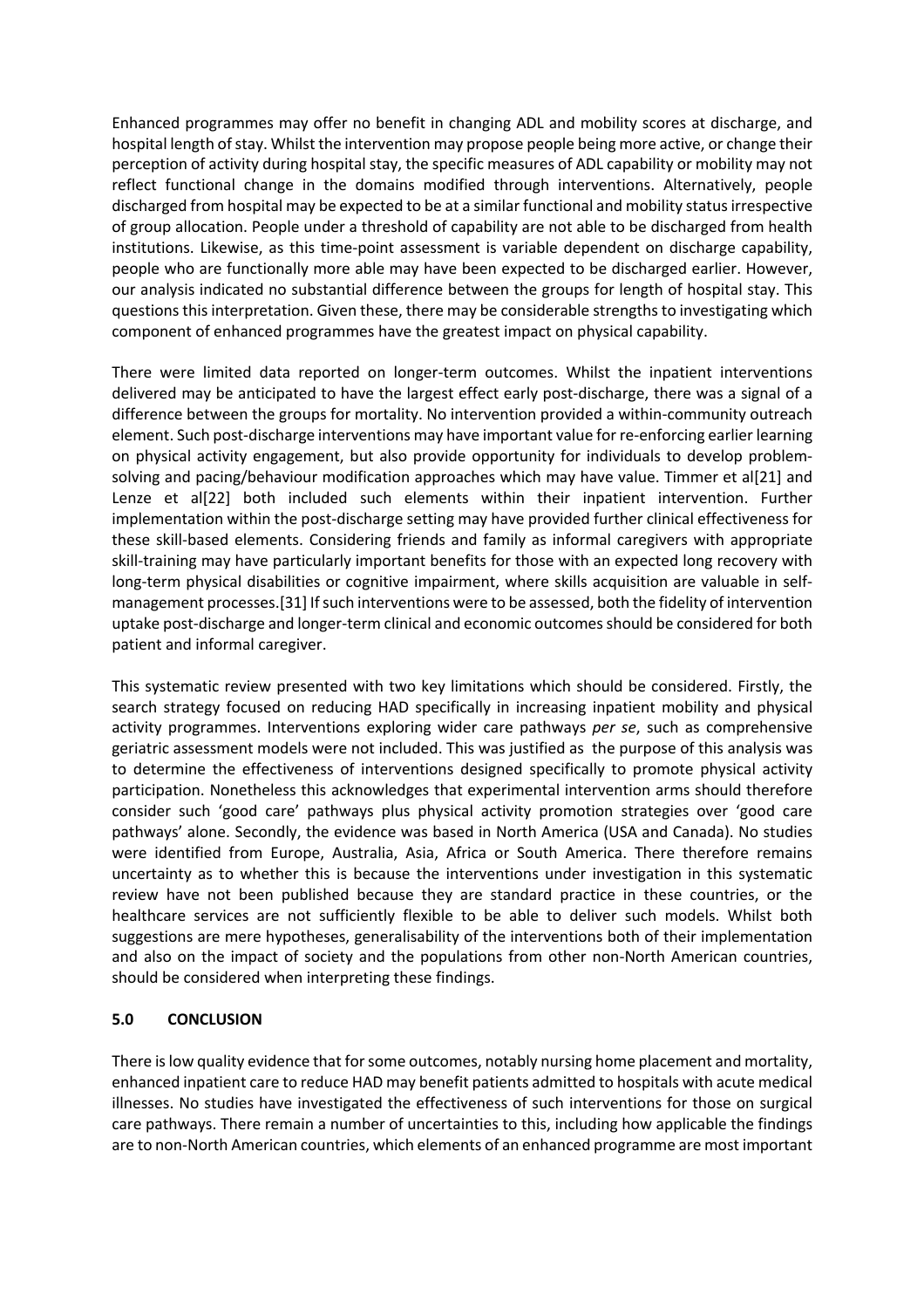to reduce HAD and to promote physical activity, and the longer-term outcomes of this. These are research priorities to identify appropriate interventions to manage the consequences of HAD.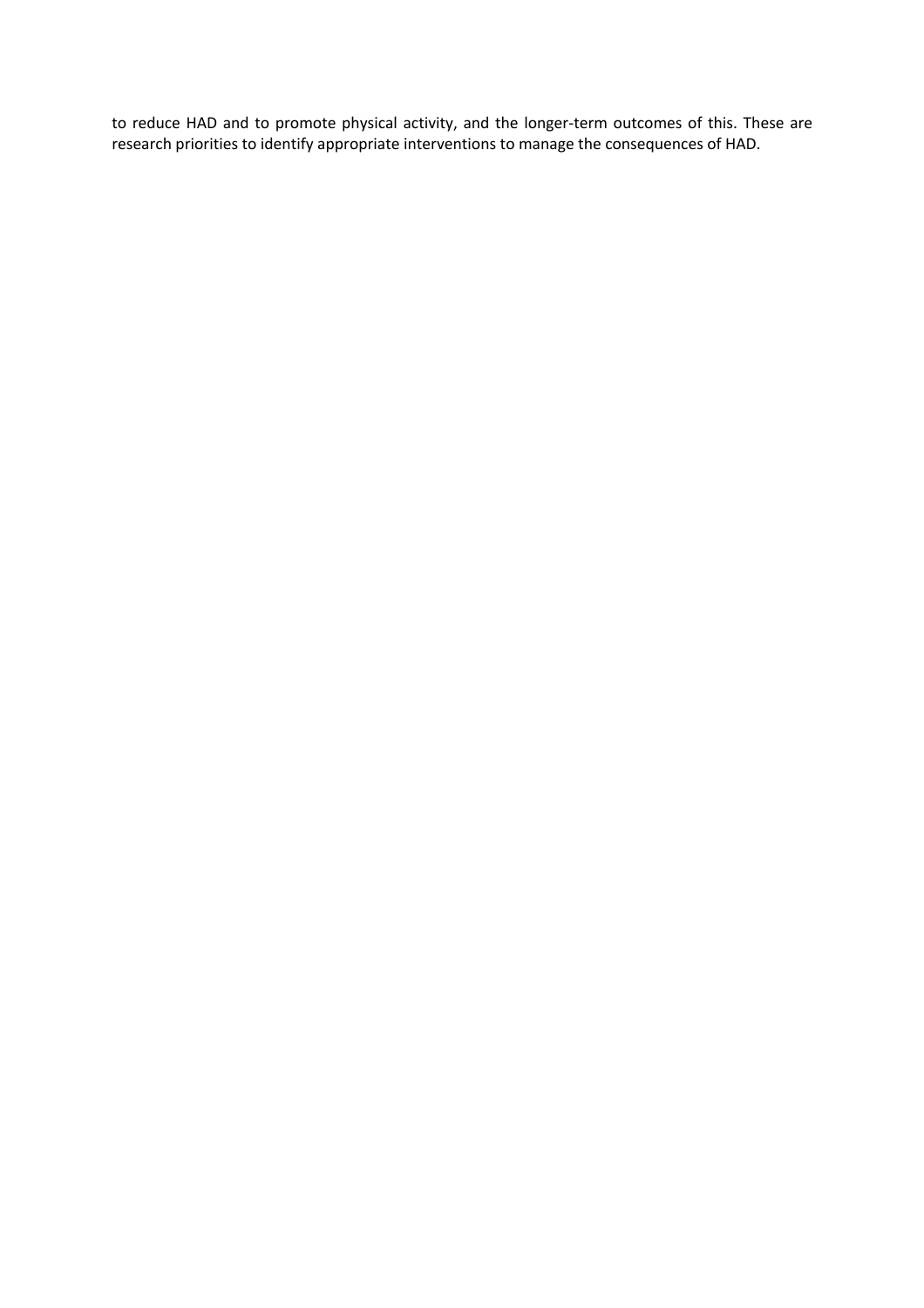#### **DECLARATIONS**

**Funding:** The research team were supported in part by Research Capability Funding from the pooled funds of the Norfolk and Waveney CCGs and the University of East Anglia's Health and Social Care Partners.

**Conflicts of Interest:** No author declares any conflict of interest in relation to this paper.

**Ethical Approvals:** No ethical approvals were required for this study design.

## **FIGURE AND TABLE LEGENDS**

**Figure 1:** PRISMA flow-chart summarising search strategy results

**Figure 2:** Forest plot illustrating the standard mean difference of ADL and mobility score at hospital discharge for enhanced programmes versus usual care to assess physical function.

**Figure 3:** Forest plot illustrating the risk difference of decline in ADL and mobility from hospital admission to hospital discharge for enhanced programmes versus usual care to assess physical function.

**Table 1:** Summary of the characteristics of included studies.

**Table 2:** Summary of the critical appraisal results (Cochrane Risk of Bias Tool)

**Table 3:** Summary of the meta-analysis clinical outcomes

**Supplementary Table 1:** Example search strategy (MEDLINE)

**Supplementary Table 2:** Detailed information regarding intervention, its underpinning theory and the ward setting trials were undertaken within.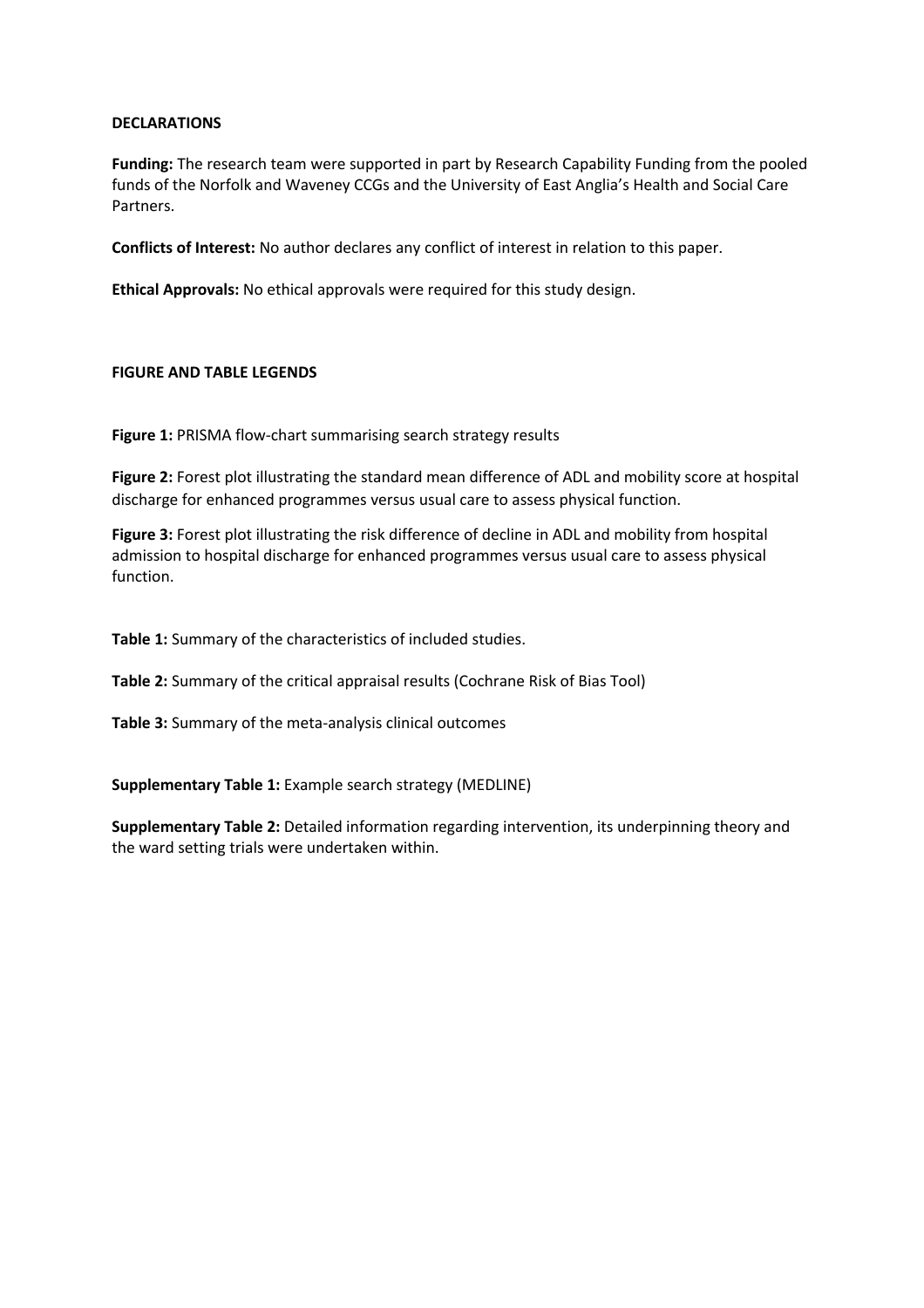## **REFERENCES**

1. Brown CJ, Redden DT, Flood KL, Allman RM. The underrecognized epidemic of low mobility during hospitalization of older adults. J Am Geriatr Soc 2009; 57: 1660-1665.

2. Brown CJ, Friedkin RJ and Inouye SK. Prevalence and outcomes of low mobility in hospitalized older patients. J Am Geriatr Soc 2004; 52: 1263-1270.

3. Chastin S et al, 2009. Beyond "#endpjparalysis", tackling sedentary behaviour in health care. AIMS Medical Science, 2019, 6(1): 67-75.

4. Gill TM, Gahbauer EA, Han L, Allore HG. Functional trajectories in older persons admitted to a nursing home with disability after an acute hospitalization. J Am Geriatr Soc 2009; 57: 195-2010.

5. English K, Paddon-Jones D. Protecting muscle mass and function in older adults during bed rest. Curr Opin Clin Nutr Metab Care 2010; 13: 34-39.

6. Hartley PJ, Keevil VL, Alushi L, Charles RL, Conroy EB, Costello PM, Dixon B, Dolinska-Grzybek AM, Vajda D, Romero-Ortuno R. Earlier physical therapy input is associated with a reduced length of hospital stay and reduced care needs on discharge in frail older inpatients: An observational study. J Geriatr Phys Ther 2019; 42: E7-E14.

7. Kosse NM, Dutmer AL, Dasenmbrock L, Bauer JM, Lamoth CJ. Effectiveness and feasibility of early physical rehabilitation programs for geriatric hospitalized patients: a systematic review. BMC Geriatr 2013; 13: 107.

8. Kortebein P. Rehabilitation for hospital-associated deconditioning. Am J Phys Med Rehabil 2009; 88: 66-77.

9. Hoyer EH, Needham DM, Atanelov L, et al. Association of impaired functional status at hospital discharge and subsequent rehospitalization. J Hosp Med 2014; 9: 277-282.

10. Cortes OL, Delgado S, Esparza M, Systematic review and meta-analysis of experimental studies: In-hospital mobilization for patients admitted for medical treatment. J Adv Nurs 2019; 75: 1823-1837.

11. Sourdet S, Lafont C, Rolland Y, Nourhashemi F, Andrieu S, Vellas B. Preventable iatrogenic disability in elderly patients during hospitalization. J Am Med Dir Assoc 2015; 16: 674-681.

12. Surkan MJ, Gibson W. Interventions to mobilize elderly patients and reduce length of hospital stay. Can J Cardiol 2018; 34: 881-888.

13. Covinsky KE, Pierluissi E, Johnston CB. Hospitalization-Associated Disability. "She was probably able to ambulate, but I'm not sure". JAMA 2011; 306: 1782-1793.

14. Moher D, Liberati A, Tetzlaff J, Altman DG; PRISMA Group. Preferred reporting items for systematic reviews and meta-analyses: the PRISMA statement. J Clin Epidemiol 2009;62:1006-1012.

15. Higgins JPT, Green S (editors). Cochrane Handbook for Systematic Reviews of Interventions Version 5.1.0 [updated March 2011]. The Cochrane Collaboration, 2011. Accessed 26 May 2020. Available from www.handbook.cochrane.org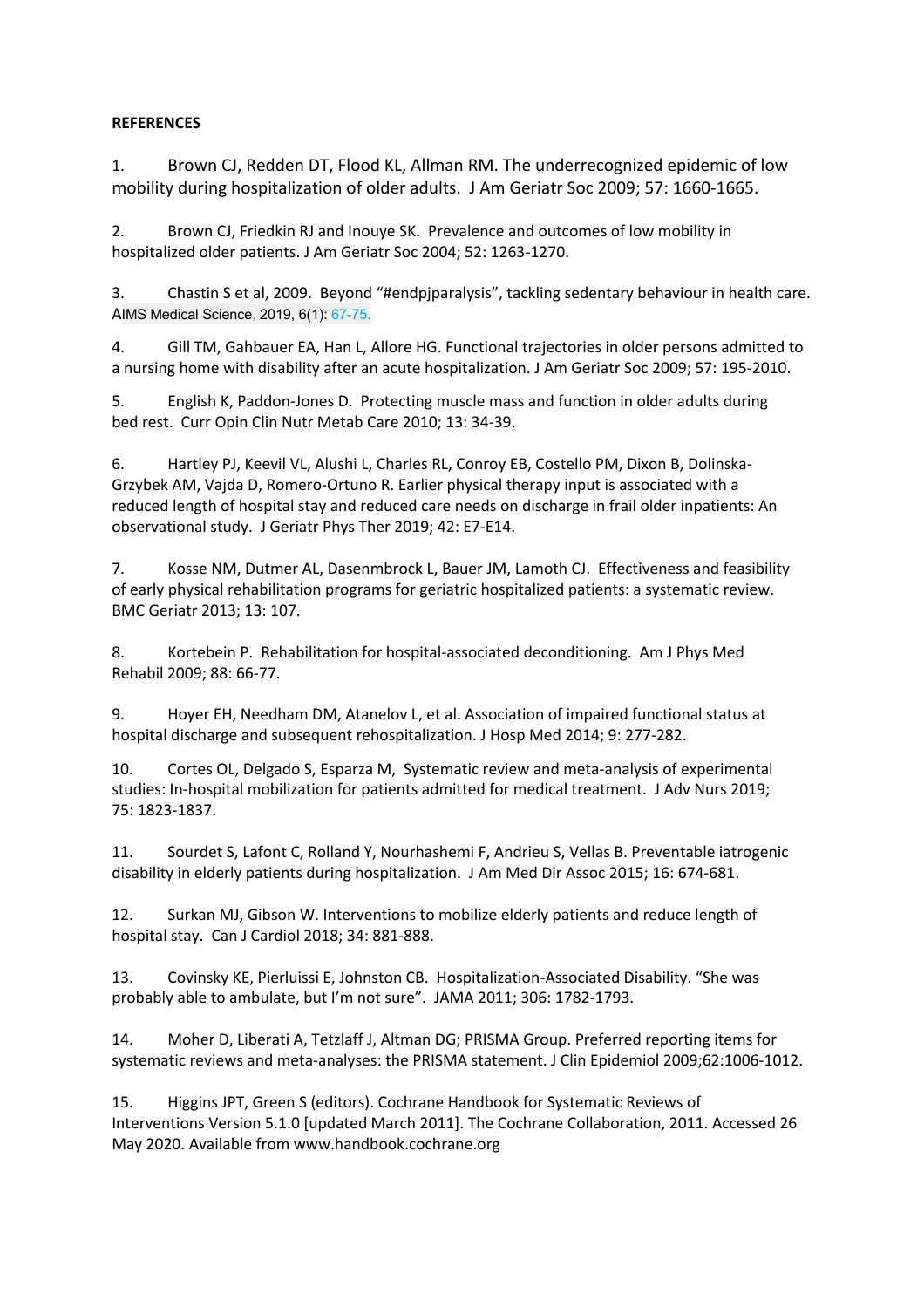16. Deeks JJ. Higgins JPT, Altman DG on behalf of the Cochrane Statistical Methods Group. Chapter 9: Analysing data and undertaking meta-analyses. In: Cochrane Handbook for Systematic Reviews of Interventions. Version 5.1.0 [update March 2011] Ed: Higgins JPT, Green S. The Cochrane Collaboration. Accessed: 02 April 2019. Available at: http://handbook-5-1.cochrane.org/

17. Pottie K, Welch V, Morton R, Akl EA, Eslava-Schmalbach JH, Katikireddi V, Singh J, Moja L, Lang E, Magrini N, Thabane L, Stanev R, Matovinovic E, Snellman A, Briel M, Shea B, Tugwell P, Schunemann H, Guyatt G, Alonso-Coello P. GRADE equity guidelines 4: considering health equity in GRADE guideline development: evidence to decision process. J Clin Epidemiol 2017;90:84-91.

18. Counsell SR, Holder CM, Liebenauer LL, Palmer RM, Fortinsky RH, Kresevic DM, Quinn LM, Allen KR, Covinsky KE, Landefeld CS. Effects of a multicomponent intervention on functional outcomes and process of care in hospitalized older patients: a randomized controlled trial of Acute Care for Elders (ACE) in a community hospital. J Am Geriatr Soc. 2000 Dec;48(12):1572-81.

19. Landefeld CS, Palmer RM, Kresevic DM, Fortinsky RH, Kowal J. A randomized trial of care in a hospital medical unit especially designed to improve the functional outcomes of acutely ill older patients. N Engl J Med. 1995 May 18;332(20):1338-44.

20. Mundy, L.M.; Leet, T.L.; Darst, K.; Schnitzler, M.A.; Dunagan, W.C. Early mobilization of patients hospitalized with community-acquired pneumonia. Chest 2003, 124, 883–889

21. Timmer AJ, Unsworth CA, Browne M. Occupational therapy and activity pacing with hospitalassociated deconditioned older adults: a randomised controlled trial. Disabil Rehabil. 2019 Jan 17:1- 9.

22. Lenze EJ, Host HH, Hildebrand MW, Morrow-Howell N, Carpenter B, Freedland KE, Baum CA, Dixon D, Doré P, Wendleton L, Binder EF.

Enhanced medical rehabilitation increases therapy intensity and engagement and improves functional outcomes in postacute rehabilitation of older adults: a randomized-controlled trial. J Am Med Dir Assoc. 2012 Oct;13(8):708-12.

23. Hastings SN, Sloane R, Morey MC, Pavon JM, Hoenig H. Assisted early mobility for hospitalized older veterans: preliminary data from the STRIDE program. J Am Geriatr Soc. 2014 Nov;62(11):2180-4.

24. Liu B, Moore JE, Almaawiy U, Chan WH, Khan S, Ewusie J, Hamid JS, Straus SE, MOVE ON Collaboration. Outcomes of Mobilisation of Vulnerable Elders in Ontario (MOVE ON): a multisite interrupted time series evaluation of

an implementation intervention to increase patient mobilisation. Age Ageing. 2018 Jan 1;47(1):112- 119.

25. Cashin AG, McAuley JH, Lamb SE, Hopewell S, Kamper SJ, Williams CM, Henschke N, Lee H. Development of A Guideline for Reporting Mediation Analyses (AGReMA). BMC Med Res Methodol. 2020 Feb 3;20(1):19.

26. Valente MJ, Pelham WE, Smyth H, MacKinnon DP. Confounding in statistical mediation analysis: What it is and how to address it. J Couns Psychol. 2017 Nov;64(6):659- 671.

27. Jacka FN, Berk M. Depression, diet and exercise. Med J Aust. 2013 Sep 16;199(S6):S21-3.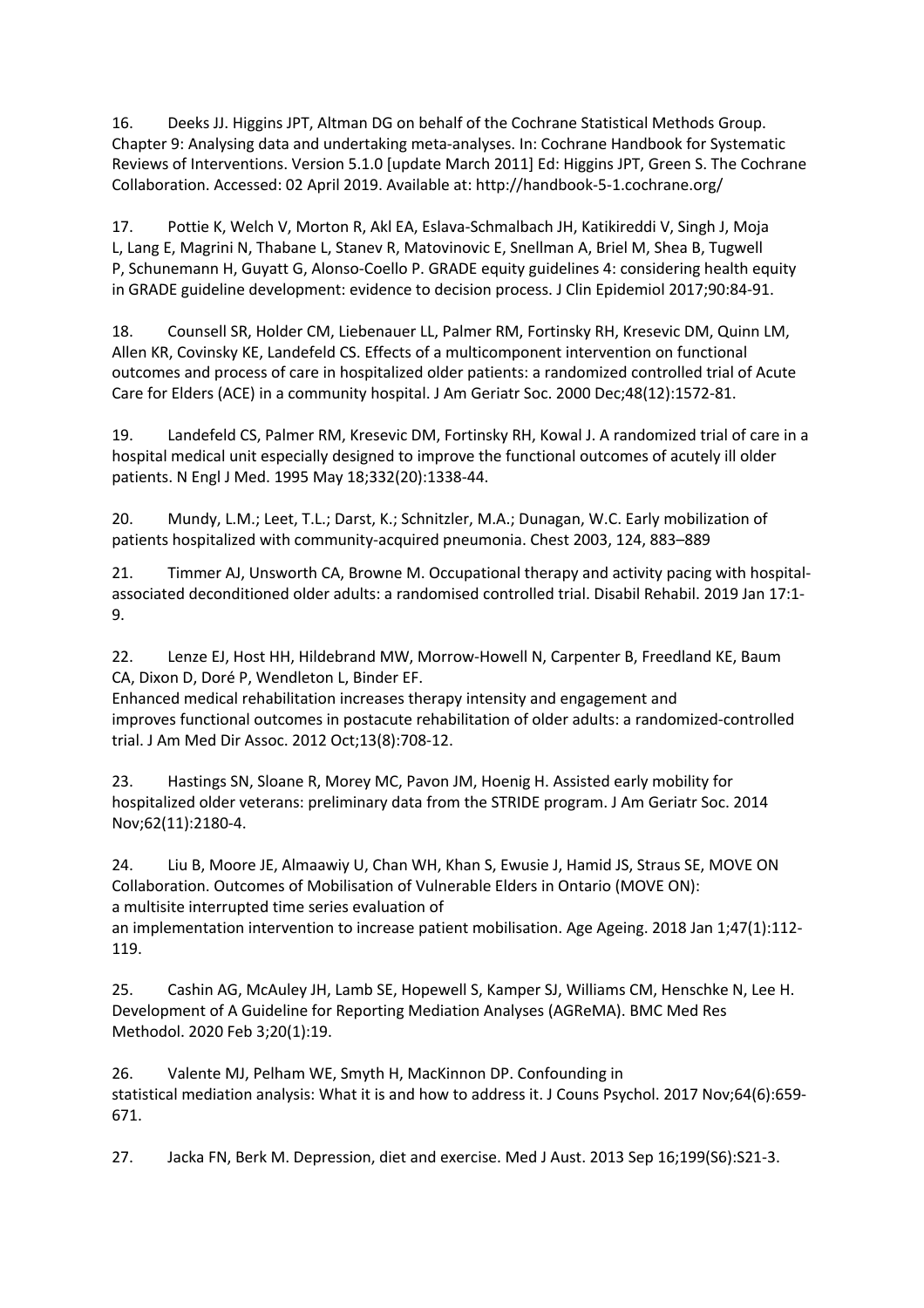28. Horne J, Lincoln NB, Preston J, Logan P.What does confidence mean to people who have had a stroke? A qualitative interview study. Clin Rehabil. 2014 Nov;28(11):1125-35.

29. Thilarajah S Bower KJ, Hao PY, Tan D, Williams G, Larik A, Wai BC, Koh G, Clark RA. Modifiable factors associated with poststroke physical activity at discharge from rehabilitation: prospective cohort study. Phys Ther. 2020: In Press.

30. McAuley E, Blissmer B Self-efficacy Determinants and Consequences of Physical Activity. Exerc Sport Sci Rev 2000; 28: 85-88.

31. Smith TO, Pearson M, Pfeiffer K, Crotty M, Lamb SE. Caregiver interventions for adults discharged from the hospital: systematic review and meta-analysis. J Am Geriatr Soc. 2019;67:1960- 1969.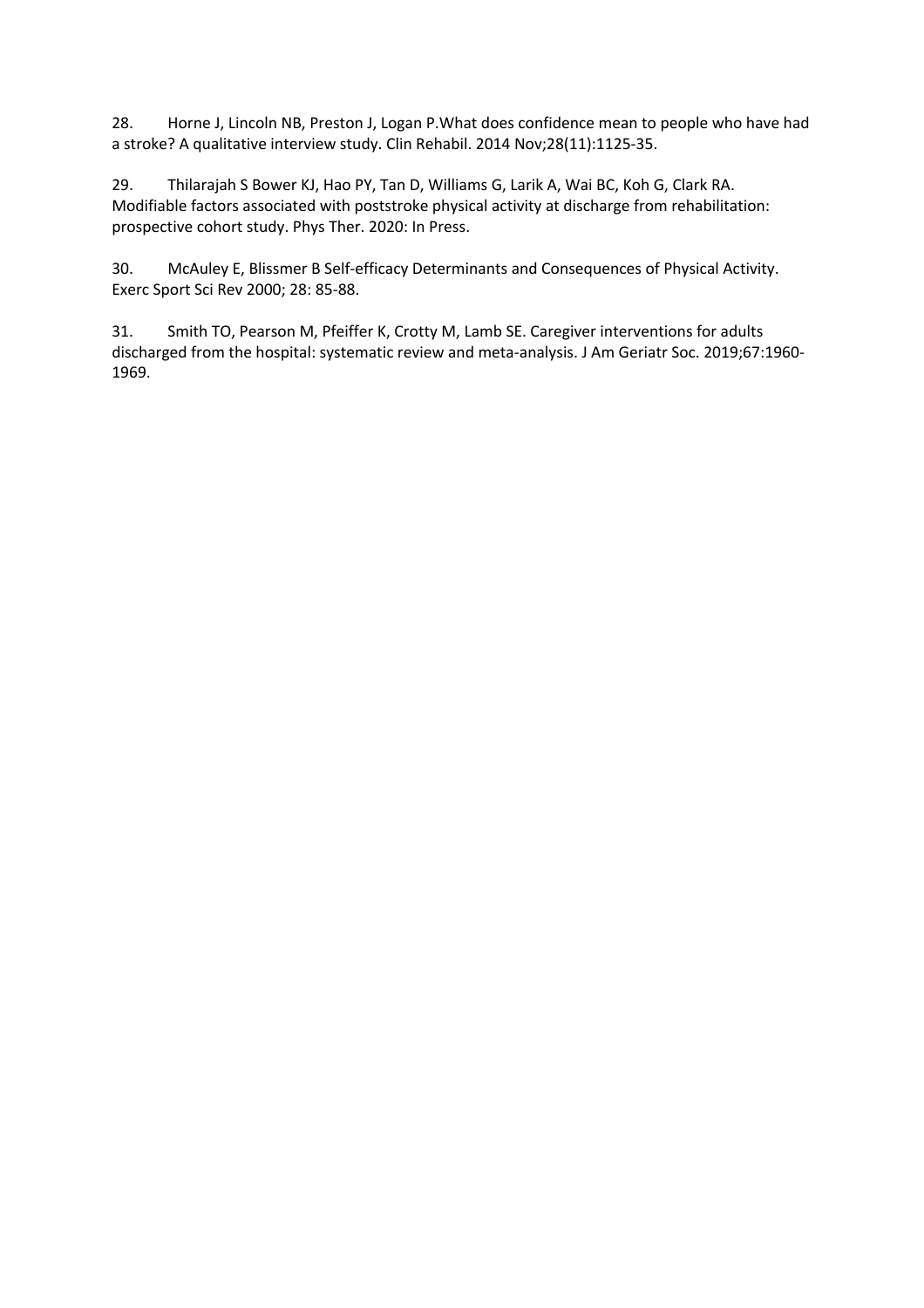#### **Figure 1:** PRISMA flow-chart summarising search strategy results

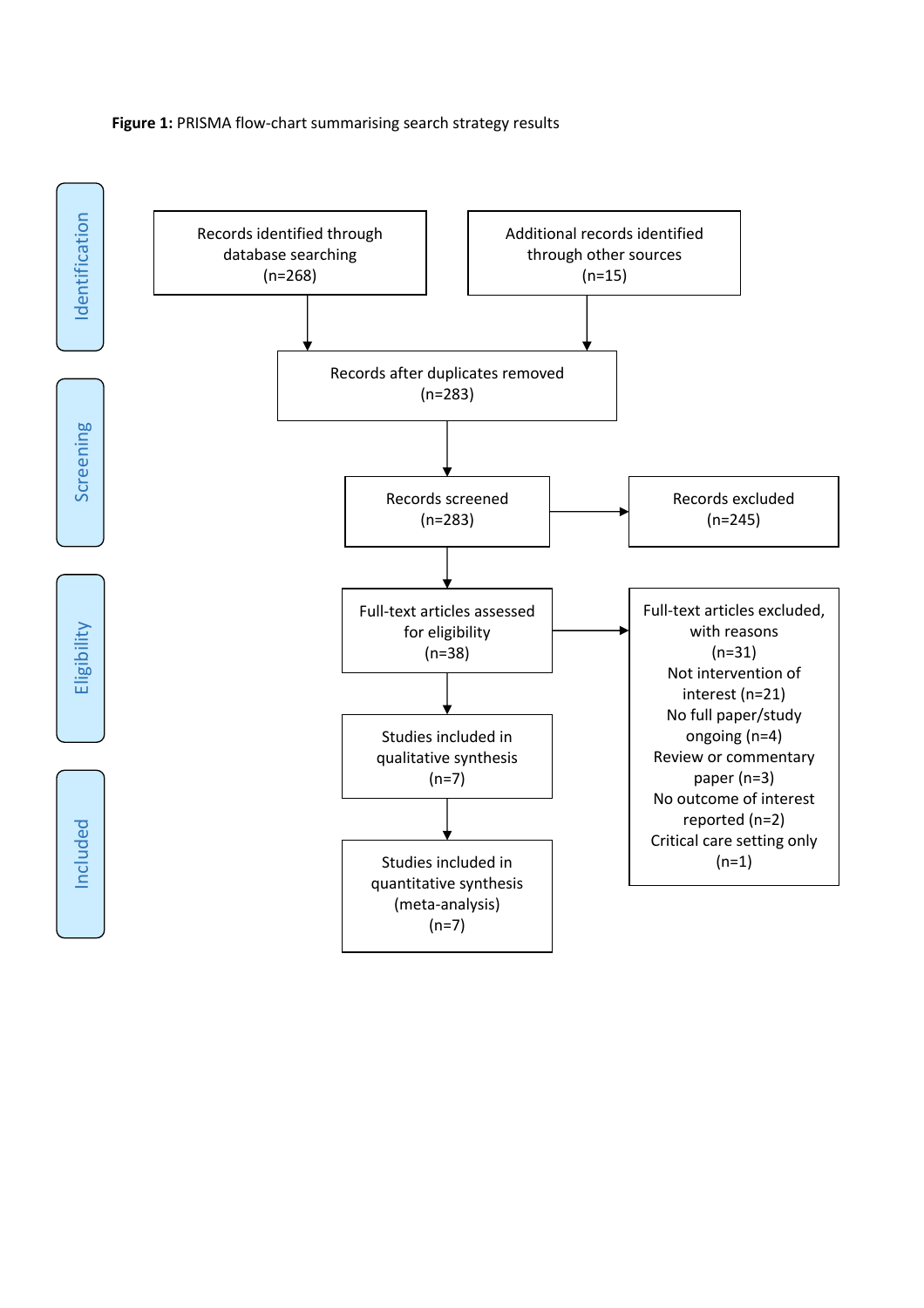Figure 2: Forest plot illustrating the standard mean difference of ADL and mobility score at hospital discharge for enhanced programmes versus usual care to assess physical function.

|                                                                                                    |                                                                                                | <b>Enhanced Programme</b> |           |            | Usual Care |           |                 | Std. Mean Difference                   | Std. Mean Difference |
|----------------------------------------------------------------------------------------------------|------------------------------------------------------------------------------------------------|---------------------------|-----------|------------|------------|-----------|-----------------|----------------------------------------|----------------------|
| Study or Subgroup                                                                                  | Mean                                                                                           | SD                        |           | Total Mean |            |           | SD Total Weight | IV, Random, 95% CI                     | IV. Random. 95% CI   |
| 1.11.1 ADL Score                                                                                   |                                                                                                |                           |           |            |            |           |                 |                                        |                      |
| Counsell 2000                                                                                      | 3.5                                                                                            | 1.9                       | 767.      | 3.4        | 1.9        | 764       | 32.9%           | $0.05$ [-0.05, 0.15]                   |                      |
| Lenze 2012                                                                                         | 75                                                                                             | 24.2                      | 14        |            | 54.2 30.6  | 12        | 7.7%            | $0.74$ [-0.06, 1.54]                   |                      |
| Timmer 2019                                                                                        | 116                                                                                            | 8                         | 51        | 116        | -12        | 49        | 18.9%           | $0.00$ [-0.39, 0.39]                   |                      |
| Subtotal (95% CI)                                                                                  |                                                                                                |                           | 832       |            |            | 825       | 59.6%           | $0.09$ [-0.13, 0.30]                   |                      |
| Heterogeneity: Tau <sup>2</sup> = 0.01; Chi <sup>2</sup> = 2.86, df = 2 (P = 0.24); $I^2$ = 30%    |                                                                                                |                           |           |            |            |           |                 |                                        |                      |
| Test for overall effect: $Z = 0.79$ (P = 0.43)                                                     |                                                                                                |                           |           |            |            |           |                 |                                        |                      |
| 1.11.2 Mobility Score                                                                              |                                                                                                |                           |           |            |            |           |                 |                                        |                      |
| Counsell 2000                                                                                      | 5.6                                                                                            | 4.32                      | 767       |            | $4 \t 4.3$ | 764       | 32.9%           | 0.37 [0.27, 0.47]                      |                      |
| Lenze 2012<br>Subtotal (95% CI)                                                                    | 266.1                                                                                          | 202.6                     | 14<br>781 | 94         | 166        | 12<br>776 | 7.5%<br>40.4%   | 0.89 [0.08, 1.71]<br>0.47 [0.07, 0.87] |                      |
| Heterogeneity: Tau <sup>2</sup> = 0.05; Chi <sup>2</sup> = 1.55, df = 1 (P = 0.21); $I^2$ = 35%    |                                                                                                |                           |           |            |            |           |                 |                                        |                      |
| Test for overall effect: $Z = 2.30$ (P = 0.02)                                                     |                                                                                                |                           |           |            |            |           |                 |                                        |                      |
| Total (95% CI)                                                                                     |                                                                                                |                           | 1613      |            |            |           | 1601 100.0%     | $0.26$ [0.01, 0.52]                    |                      |
| Heterogeneity: Tau <sup>2</sup> = 0.05; Chi <sup>2</sup> = 24.69, df = 4 (P < 0.0001); $I^2$ = 84% |                                                                                                |                           |           |            |            |           |                 |                                        | 0'S<br>$-0.5$        |
|                                                                                                    | Test for overall effect: $Z = 2.05$ (P = 0.04)<br>Favours Enhance Programme Favours Usual Care |                           |           |            |            |           |                 |                                        |                      |
| Test for subgroup differences: Chi <sup>2</sup> = 2.71, df = 1 (P = 0.10), $I^2$ = 63.1%           |                                                                                                |                           |           |            |            |           |                 |                                        |                      |

Figure 3: Forest plot illustrating the risk difference of decline in ADL and mobility from hospital admission to hospital discharge for enhanced programmes versus usual care to assess physical function.

|                                                                                                | <b>Enhanced Programme</b> |      | <b>Usual Care</b> |      |             | <b>Risk Difference</b>                        | <b>Risk Difference</b> |
|------------------------------------------------------------------------------------------------|---------------------------|------|-------------------|------|-------------|-----------------------------------------------|------------------------|
| Study or Subgroup                                                                              | Events                    |      |                   |      |             | Total Events Total Weight M-H, Random, 95% CI | M-H, Random, 95% CI    |
| 1.10.1 ADL Decline                                                                             |                           |      |                   |      |             |                                               |                        |
| Counsell 2000                                                                                  | 216                       | 746  | 241               | 736  | 26.7%       | $-0.04$ [ $-0.08$ , $0.01$ ]                  |                        |
| Landefeld 1995                                                                                 | 48                        | 303  | 64                | 300  | 15.4%       | $-0.05$ $[-0.12, 0.01]$                       |                        |
| Subtotal (95% CI)                                                                              |                           | 1049 |                   | 1036 | 42.1%       | $-0.04$ [ $-0.08$ , $-0.01$ ]                 |                        |
| Total events                                                                                   | 264                       |      | 305               |      |             |                                               |                        |
| Heterogeneity: Tau <sup>2</sup> = 0.00; Chi <sup>2</sup> = 0.19, df = 1 (P = 0.66); $I^2$ = 0% |                           |      |                   |      |             |                                               |                        |
| Test for overall effect: $Z = 2.31$ (P = 0.02)                                                 |                           |      |                   |      |             |                                               |                        |
| 1.10.2 Mobility Decline                                                                        |                           |      |                   |      |             |                                               |                        |
| Counsell 2000                                                                                  | 298                       | 746  | 301               | 736  | 23.6%       | $-0.01$ [ $-0.06$ , $0.04$ ]                  |                        |
| Landefeld 1995                                                                                 | 21                        | 303  | 23.               | 300  | 34.2%       | $-0.01$ [ $-0.05$ , 0.03]                     |                        |
| Subtotal (95% CI)                                                                              |                           | 1049 |                   | 1036 | 57.9%       | $-0.01$ [ $-0.04$ , $0.02$ ]                  |                        |
| Total events                                                                                   | 319                       |      | 324               |      |             |                                               |                        |
| Heterogeneity: Tau <sup>2</sup> = 0.00; Chi <sup>2</sup> = 0.01, df = 1 (P = 0.94); $I^2$ = 0% |                           |      |                   |      |             |                                               |                        |
| Test for overall effect: $Z = 0.51$ (P = 0.61)                                                 |                           |      |                   |      |             |                                               |                        |
| Total (95% CI)                                                                                 |                           | 2098 |                   |      | 2072 100.0% | $-0.02$ [ $-0.05, 0.00$ ]                     |                        |
| Total events                                                                                   | 583                       |      | 629               |      |             |                                               |                        |
| Heterogeneity: Tau <sup>2</sup> = 0.00; Chi <sup>2</sup> = 2.27, df = 3 (P = 0.52); $I^2$ = 0% |                           |      |                   |      |             | $-0.05$<br>0.05<br>0.1<br>-n                  |                        |
| Test for overall effect: $Z = 1.88$ (P = 0.06)                                                 |                           |      |                   |      |             | Favours Enhance Programme Favours Usual Care  |                        |
| Test for subgroup differences: Chi <sup>2</sup> = 2.04, df = 1 (P = 0.15), $I^2 = 51.0\%$      |                           |      |                   |      |             |                                               |                        |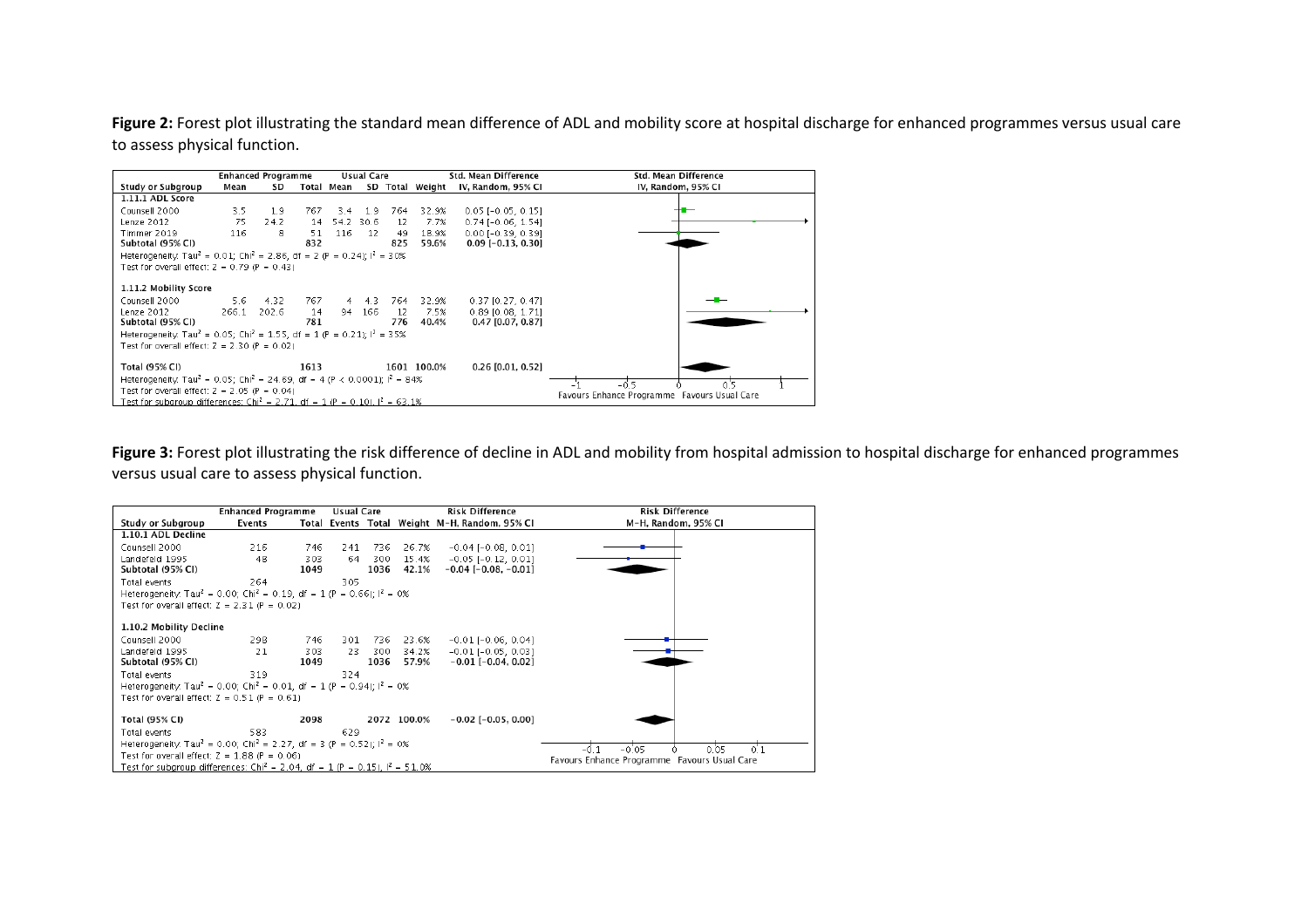**Table 1:** Summary of the characteristics of included studies.

| Study &<br><b>Country</b>      | <b>Study</b><br>design | $\boldsymbol{\mathsf{N}}$ | <b>Mean age</b>                                         | Gender<br>(female)                         | <b>Medical</b><br><b>Diagnosis</b>                              | Intervention                                                                                                                                                                                                                                                                          | Control                                        | Follow-up<br>Period                    |
|--------------------------------|------------------------|---------------------------|---------------------------------------------------------|--------------------------------------------|-----------------------------------------------------------------|---------------------------------------------------------------------------------------------------------------------------------------------------------------------------------------------------------------------------------------------------------------------------------------|------------------------------------------------|----------------------------------------|
| Counsell et<br>al [18](USA)    | <b>RCT</b>             | Exp: 767<br>Control: 764  | Exp: 80<br>(SD:7)<br>Control: 79<br>(SD:7)              | Exp: 462<br>(60%)<br>Control:<br>464 (61%) | Acute medical<br>illness                                        | Ward setting with room for<br>physical therapy, seating for<br>eating and visiting family;<br>physical and psychosocial<br>assessment daily; nursing<br>plan for wider health needs<br>assessment; medication<br>review to minimise non-<br>required pharmacological<br>interventions | Usual care<br>without<br>enhanced<br>programme | 12 months<br>post-<br>discharge        |
| Hastings et al<br>$[23]$ (USA) | nRCT                   | Exp: 92<br>Control: 35    | Exp: 74<br>Control: 75                                  | Exp: 3 (3.3)<br>Control: 0                 | Acute medical<br>illness for military<br>veterans               | Early assessment, supervised<br>ambulation, with walk<br>assistant, uptake of activity<br>programmes and education<br>on daily ambulation for<br>them and caregivers                                                                                                                  | Usual care                                     | 1 month                                |
| Landefeld et<br>al[19] (USA)   | <b>RCT</b>             | Exp: 327<br>Control: 324  | Exp: 80.2<br>(SD: 6.9)<br>Control:<br>80.1 (SD:<br>6.6) | Exp:<br>223(68%)<br>Control:<br>212(65%)   | Acute medical<br>illness                                        | Great rehabilitation staff<br>time and contact; patient's<br>needs assessment by nurse<br>on re-enablement                                                                                                                                                                            | Usual care                                     | Three<br>months<br>post-<br>discharge. |
| Lenze et<br>al[22] (USA)       | <b>RCT</b>             | Exp: 14<br>Control: 12    | Exp: 80.8<br>(7.2)<br>Control:<br>75.7 (8.96)           | Exp: 69.2%<br>Control:<br>83.3%            | Following acute<br>hospital<br>admission for<br>medical illness | Early mobility intervention<br>based on models of<br>motivation and behaviour<br>change. Physiotherapy and<br>OT intervention to increase<br>patient engagement and<br>intensity, with the goal of<br>improving functional                                                            | Usual care                                     | Discharge                              |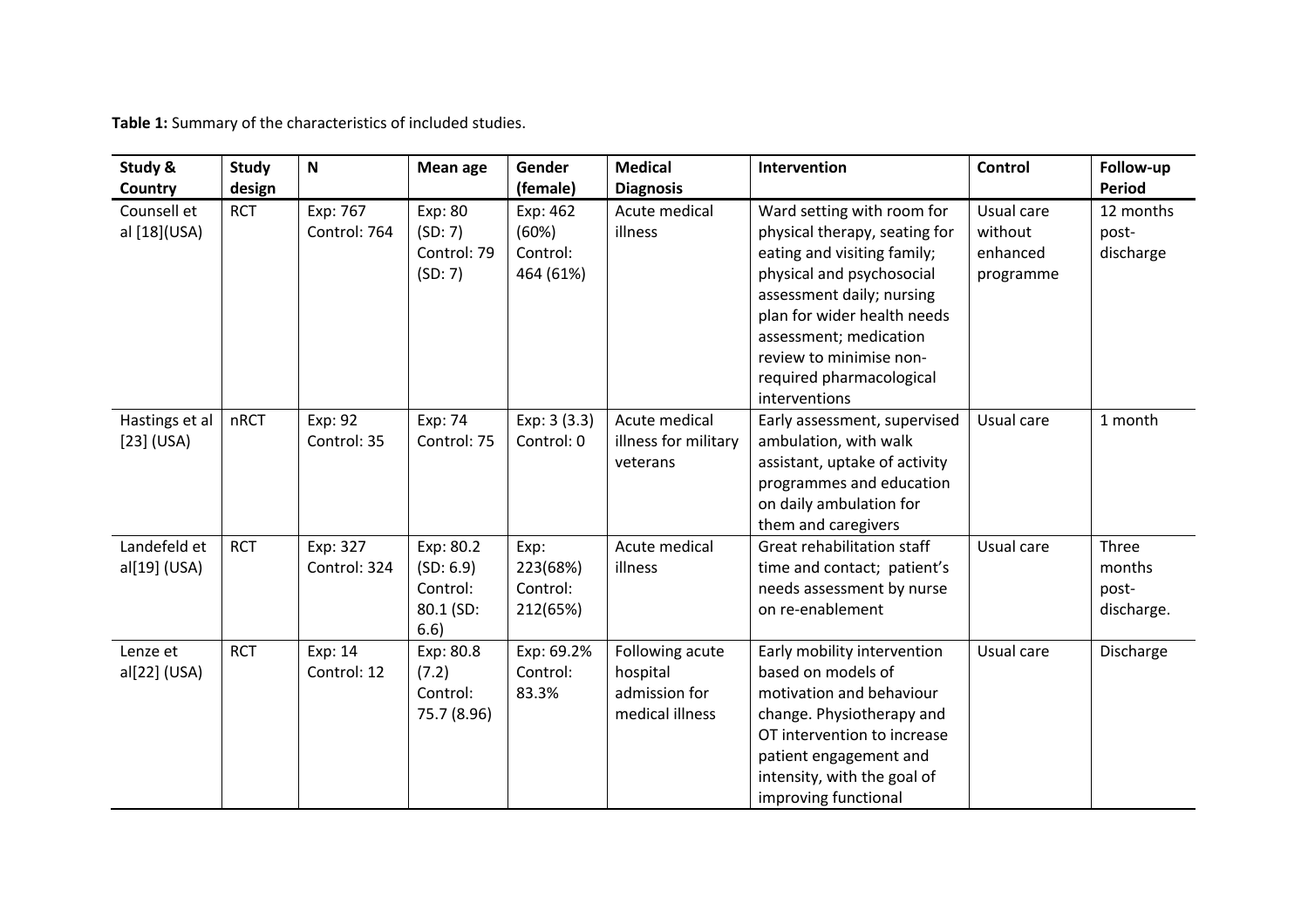|                                 |            |                               |                                                          |                                                     |                                    | outcome, through: (1) a<br>patient-directed, interactive<br>approach, (2) increased<br>rehabilitation intensity, and<br>(3) frequent feedback to<br>patients on their effort and<br>progress |                                                                          |                                |
|---------------------------------|------------|-------------------------------|----------------------------------------------------------|-----------------------------------------------------|------------------------------------|----------------------------------------------------------------------------------------------------------------------------------------------------------------------------------------------|--------------------------------------------------------------------------|--------------------------------|
| Liu et al[24]<br>(Canada)       | nRCT       | Exp: 6386<br>Control:<br>3318 | Exp: 79.9<br>(SD: 8.37)<br>Control:<br>80.0 (SD:<br>8.2) | Exp: 3490<br>(54.7%)<br>Control:<br>1749<br>(52.7%) | Acute medical<br>illness           | Early mobilisation consisting<br>of promotion of time out of<br>bed and being active within<br>the ward environment.                                                                         | Pre-<br>intervention<br>usual care<br>(time-<br>interrupted<br>analysis) | 20 weeks                       |
| Mundy et<br>al[20] (USA)        | <b>RCT</b> | Exp: 227<br>Control: 231      | Not stated                                               | Exp: 127<br>(56%)<br>Control:<br>129 (56%)          | Community<br>acquired<br>pneumonia | Early mobilisation (out of<br>bed for a minimum 20<br>minutes within first 24 hrs)<br>including meals, mobility,<br>toileting                                                                | Usual care                                                               | 3 months                       |
| Timmer et<br>al[21]<br>(Canada) | <b>RCT</b> | Exp: 51<br>Control: 49        | Exp: 80<br>(SD: 8)<br>Control: 81<br>(SD: 7)             | Exp: 35<br>(28%)<br>Control: 39<br>(25%)            | Acute medical<br>admission         | Usual care PLUS individual<br>pacing activities review with<br>OT and review sessions to<br>initiative these. Group<br>sessions to increase<br>activities with other patients                | Usual care                                                               | 3 months<br>post-<br>discharge |

Exp – Experimental; ICU – intensive care unit; IMCU – intermediate care unit; N – number of participants; nRCT – non-randomised controlled trial; OToccupational therapy; RCT – randomised controlled trial; SD – standard deviation; USA - United States of America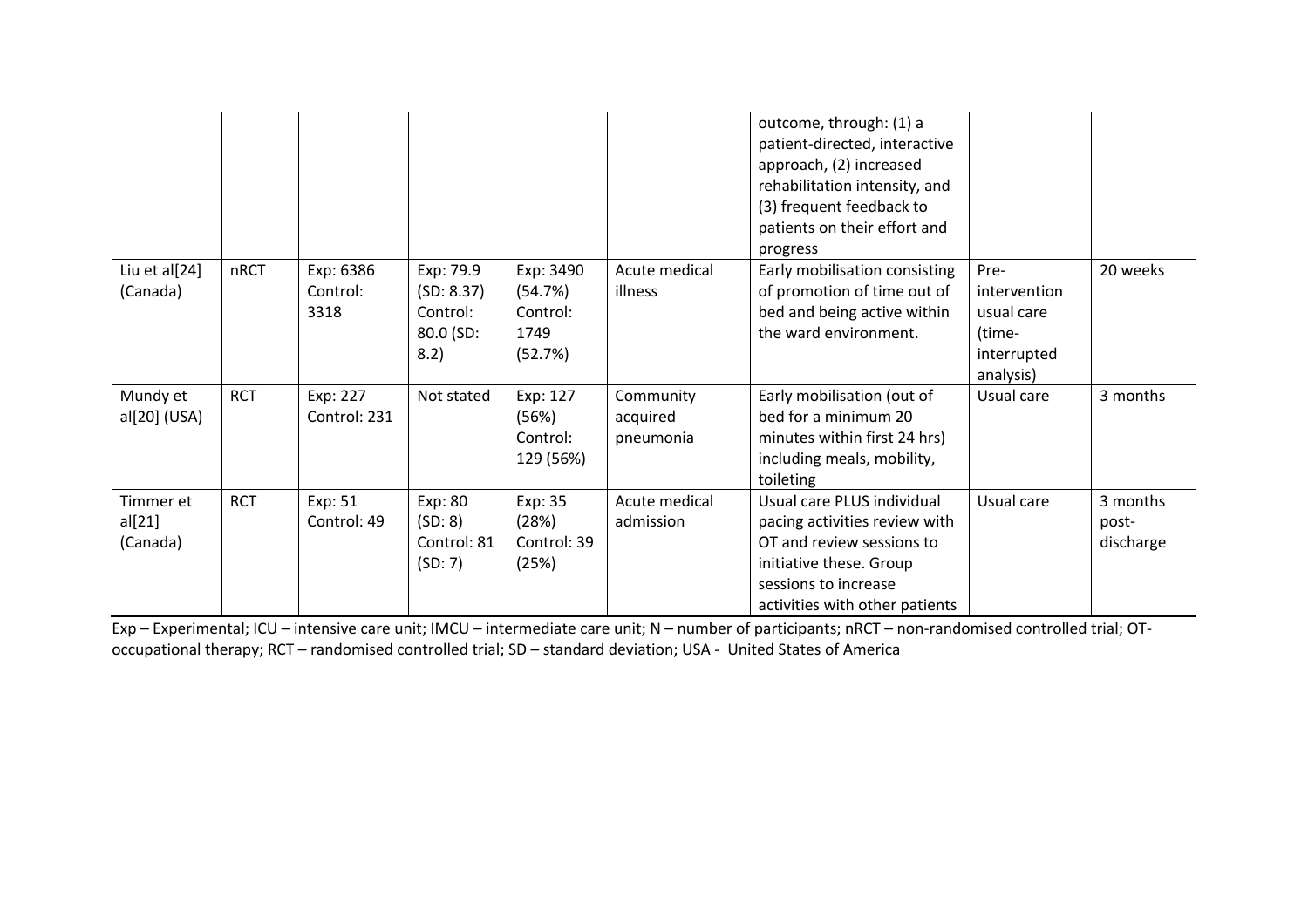**Table 2:** Summary of the critical appraisal results (Cochrane Risk of Bias Tool)

|                | Random sequence<br>generation<br>(selection bias) | <b>Allocation</b><br>concealment<br>(selection bias) | <b>Blinding</b><br>participants and<br>personnel<br>(performance bias) | <b>Blinding outcome</b><br>assessment<br>(detection bias) | Incomplete<br>outcome data<br>(attrition bias) | <b>Selective outcome</b><br>reporting<br>(reporting bias) |
|----------------|---------------------------------------------------|------------------------------------------------------|------------------------------------------------------------------------|-----------------------------------------------------------|------------------------------------------------|-----------------------------------------------------------|
| Counsell [18]  | Low risk                                          | Low risk                                             | High risk                                                              | High risk                                                 | High risk                                      | High risk                                                 |
| Hastings [23]  | High risk                                         | High risk                                            | High risk                                                              | High risk                                                 | Low risk                                       | High risk                                                 |
| Landefeld [19] | Low risk                                          | High risk                                            | High risk                                                              | High risk                                                 | Low risk                                       | High risk                                                 |
| Lenze [22]     | Low risk                                          | Unclear                                              | High risk                                                              | Low risk                                                  | Low risk                                       | Low risk                                                  |
| Liu [24]       | High risk                                         | High risk                                            | High risk                                                              | High risk                                                 | Low risk                                       | High risk                                                 |
| Mundy [20]     | Low risk                                          | Unclear risk                                         | High risk                                                              | High risk                                                 | Unclear risk                                   | High risk                                                 |
| Timmer [21]    | Low risk                                          | Low risk                                             | Low risk                                                               | Low risk                                                  | Low risk                                       | Low risk                                                  |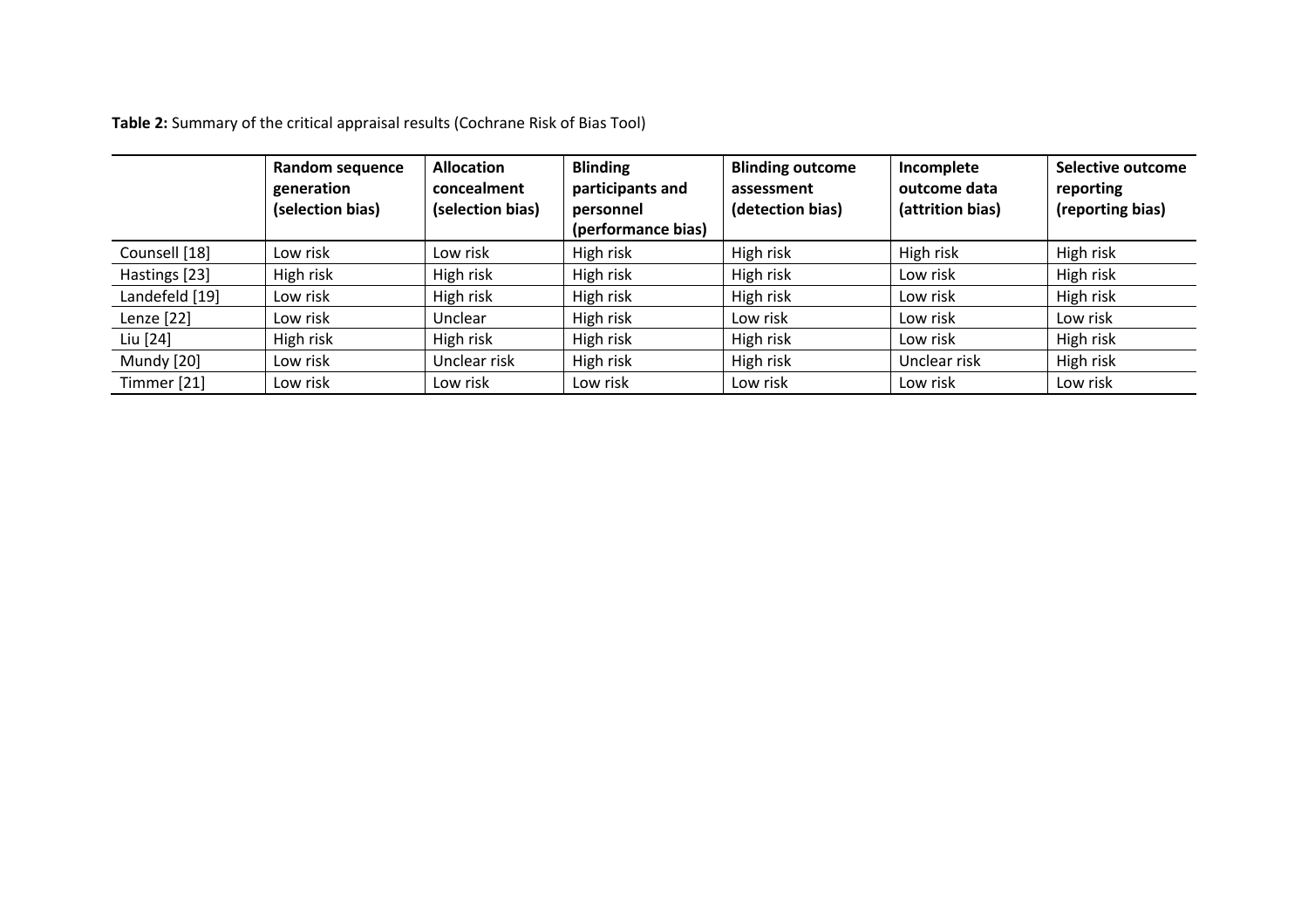**Table 3:** Summary of the meta-analysis clinical outcomes

| <b>Outcomes</b>           | <b>Timescale</b> | <b>Effect Estimate</b>   | $l^2$       | $\mathbf N$ | <b>Study</b> | <b>GRADE</b> |
|---------------------------|------------------|--------------------------|-------------|-------------|--------------|--------------|
|                           |                  | MD/SMD/RD (95% CI)       | (%)         |             |              |              |
| <b>Physical Function:</b> | Discharge        | SMD: 0.09 (-0.13,        | 30          | 1657        | 18,21,22     | Low Quality  |
| ADL score                 |                  | 0.30)                    |             |             |              |              |
| <b>Physical Function:</b> | Discharge        | RD: -0.04 (-0.08, -0.01) | $\mathbf 0$ | 2085        | 18,19        | Low Quality  |
| ADL decline from          |                  |                          |             |             |              |              |
| baseline                  |                  |                          |             |             |              |              |
| <b>Physical Function:</b> | Discharge        | SMD: 0.40 (-0.30,        | 69          | 1508        | 18,22        | Low Quality  |
| mobility score            |                  | 1.11)                    |             |             |              |              |
| <b>Physical Function:</b> | Discharge        | RD: -0.01 (-0.04, 0.02)  | $\mathbf 0$ | 2085        | 18,19        | Low Quality  |
| mobility decline          |                  |                          |             |             |              |              |
| from baseline             |                  |                          |             |             |              |              |
| Depression:               | Discharge        | RD: 0.11 (0.02, 0.21)    | <b>NE</b>   | 346         | 18           | Low Quality  |
| categorical               |                  |                          |             |             |              |              |
| Health utilisation:       | Discharge        | MD: -0.59 (-1.64, 0.46)  | 76          | 574         | $20 - 22$    | Moderate     |
| hospital LOS              |                  |                          |             |             |              | Quality      |
| Health utilisation:       | Discharge        | RD: -0.03 (-0.07, 0.01)  | 76          | 11,123      | 18,19,24     | Very Low     |
| nursing home              |                  |                          |             |             |              | Quality      |
| residence                 |                  |                          |             |             |              |              |
| Health utilisation:       | 3 months         | RD: -0.08 (-0.15, -0.01) | <b>NE</b>   | 603         | 19           | Low Quality  |
| nursing home              |                  |                          |             |             |              |              |
| residence                 |                  |                          |             |             |              |              |
| Health utilisation:       | 12 months        | RD: -0.00 (-0.03, 0.02)  | <b>NE</b>   | 1488        | 18           | Low Quality  |
| nursing home              |                  |                          |             |             |              |              |
| residence                 |                  |                          |             |             |              |              |
| Health utilisation:       | 3 months         | RD: -0.01 (-0.05, 0.04)  | $\mathbf 0$ | 1278        | 19-21,23     | Low Quality  |
| hospital re-              |                  |                          |             |             |              |              |
| admission                 |                  |                          |             |             |              |              |
| Mortality                 | Discharge        | RD: 0.00 (-0.02, 0.01)   | 54          | 10,978      | 18,20,24     | Very Low     |
|                           |                  |                          |             |             |              | Quality      |
| Mortality                 | 3 months         | RD: 0.03 (-0.02, 0.08)   | 19          | 558         | 20,21        | Low Quality  |
| Mortality                 | 12 months        | RD: -0.23 (-0.27, -0.19) | <b>NE</b>   | 1482        | 18           | Very Low     |
|                           |                  |                          |             |             |              | Quality      |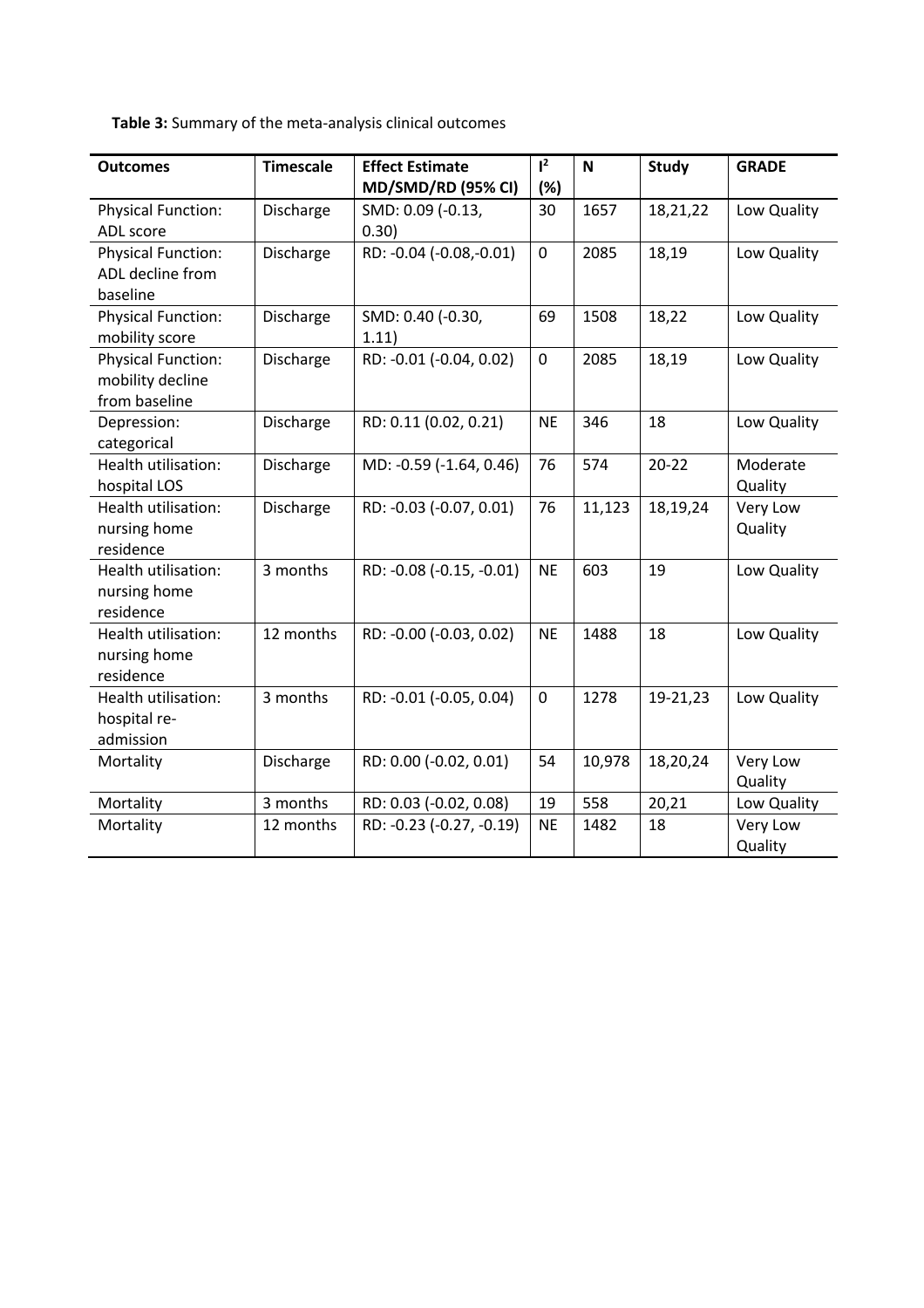#### **Supplementary Table 1:** Example search strategy (MEDLINE)

- 1. exp Exercise-Therapy/
- 2. exp Exercise/
- 3. exp Physical-Fitness/
- 4. exp Weight-Lifting/
- 5. exp Physical-Medicine/
- 6. exp Physical-Therapy-Modalities/
- 7. (rehabilitation adj3 (Exercise or Physical)).mp.
- 8. (Exercise or Physiatrics or Physiatry or Physiotherapy or mobili?ation).ti,ab.
- 9. Activit\*.ti.
- 10. (movement adj3 (Active or Whole body)).mp.
- 11. (Exercise adj3 (training\* or Progressive or therapy or intervention)).mp.
- 12. (training adj3 (Aerobic or endurance or Strength or resistance or weight or Fitness or Interval or Circuit)).mp.
- 13. (Physical therapy).mp. or (Weight lifting).mp.
- 14. MeSH descriptor Environment Design explode all trees
- 15. (environment near controlled)
- 16. ((multisensory or multi-sensory or sensory or therapeutic or restorative or healing) adj
- 17. environment\* or design))
- 18. ((environmental or ambient) adj2 (design or feature\$ or stimuli))
- 19. Atrophy/
- 20. Weakness/
- 21. Deconditioning.tw.
- 22. Sleep/
- 23. Nutrition/
- 24. Feeding/
- 25. (Food or nutrition) adj2 (supplement)
- 26. Eating.tw.
- 27. Hydration/
- 28. Drinking.tw.
- 29. (fluid\*) adj2 (oral or intake)
- 30. Reablement.tw.
- 31. (activities of daily living)
- 32. ADL.tw.
- 33. (Instrumented or instrumental)
- 34. IADL.tw.
- 35. (tether\* or restrict\*) adj3 (catheter or line or intravenous or IV)
- 36. BEDS single term (MeSH)
- 37. (bed\* or bedside\*)
- 38. ((side\* next rail\*) or (safety next rail\*) or (security next rail\*))
- 39. (bedrail\* or siderail\* or cotside\*)
- 40. HOSPITALS explode tree 1 (MeSH)
- 41. HOSPITALIZATION single tem (MeSH)
- 42. INSTITUTIONALIZATION single tem (MeSH)
- 43. (ward or hospital or bed or corridor) adj2 (space or environment or design)
- 44. CLINICAL-TRIAL.pt.
- 45. randomized.ab.
- 46. placebo.ab.
- 47. (clinical trials).sh.
- 48. randomly.ab.
- 49. trial.ti.
- 50. (animals not (humans and animals)).sh
- 51. 48 not 49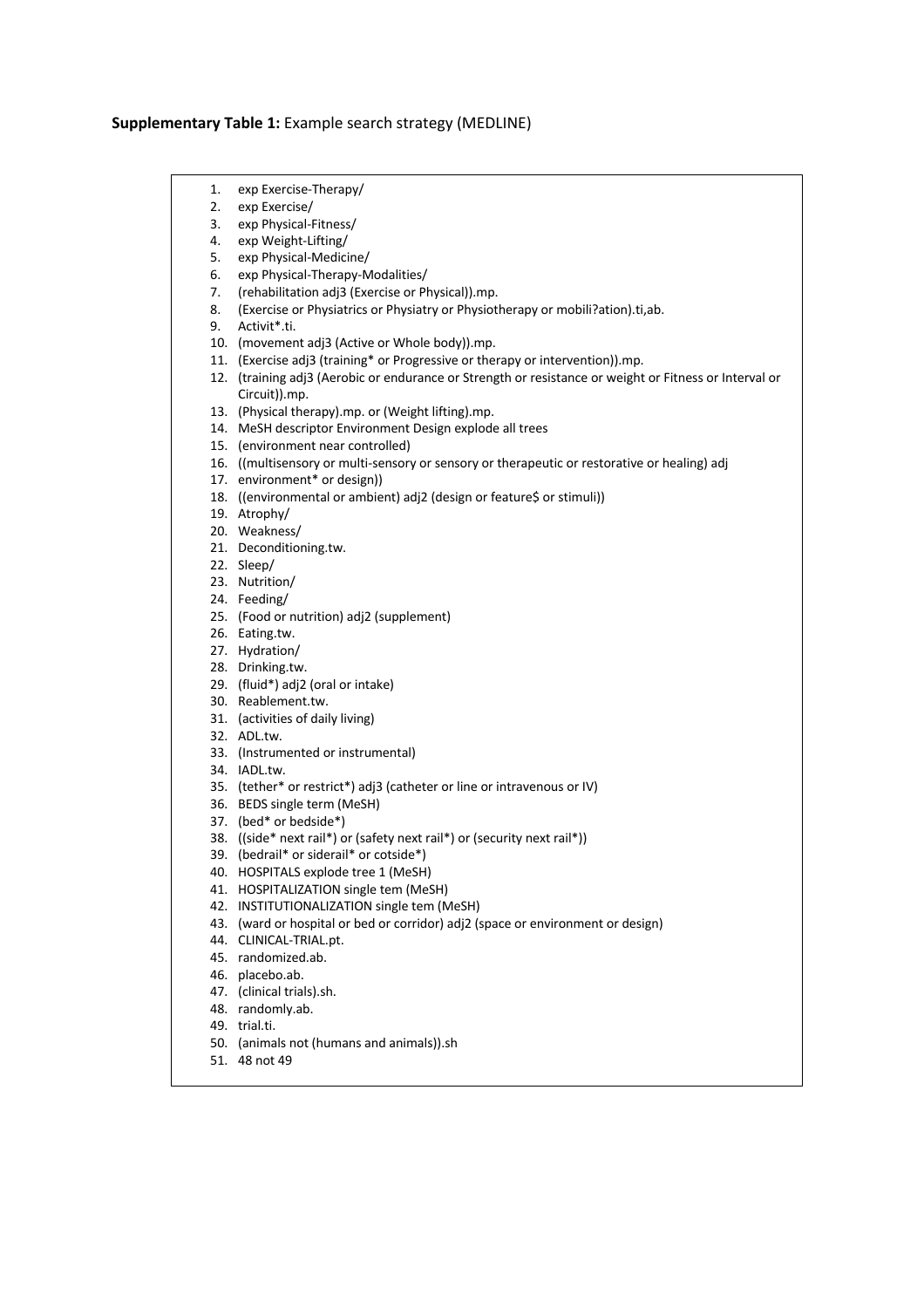**Supplementary Table 2:** Detailed information regarding intervention, its underpinning theory and the ward setting trials were undertaken within.

| Author             | <b>Underpinning principles and theory</b>                                                                                                                                                                                                                                                                                                                                                                                                                                                              | <b>Participant (patient)</b><br>profile                                                   | <b>Ward environment</b>                                                                                                   | <b>Detailed description of intervention</b>                                                                                                                                                                                                                                                                                                                                                                                                                                                                                                                                                                                 |
|--------------------|--------------------------------------------------------------------------------------------------------------------------------------------------------------------------------------------------------------------------------------------------------------------------------------------------------------------------------------------------------------------------------------------------------------------------------------------------------------------------------------------------------|-------------------------------------------------------------------------------------------|---------------------------------------------------------------------------------------------------------------------------|-----------------------------------------------------------------------------------------------------------------------------------------------------------------------------------------------------------------------------------------------------------------------------------------------------------------------------------------------------------------------------------------------------------------------------------------------------------------------------------------------------------------------------------------------------------------------------------------------------------------------------|
| Counsel<br>$[18]$  | Principles of quality improvement and<br>comprehensive geriatric assessment.<br>Four key elements: a specially designed<br>environment; patient-centred care;<br>discharge planning with the goal of<br>returning the patient to their home; and<br>review of medical care.<br>To measure "process" variables and<br>estimate the quantity or "dose" of<br>interventions received<br>by patients and the impact that the<br>process has on professional caregivers'<br>perceptions of the intervention | Aged >70. Admitted from<br>the community. Non-<br>elective.<br>Length of stay $>$ 2 days. | 34-bed unit that was<br>renovated to include a room<br>for physical therapy and a<br>room for dining and family<br>visits | Nursing care plans for fall risk assessment,<br>mobility, self-care, skin integrity, nutrition,<br>continence, confusion, depression, and anxiety.<br>Medications of potential<br>risk to older patients (e.g., sedative-hypnotic<br>agents) were identified by the medical director,<br>who recommended alternative treatments,<br>including non-pharmacologic interventions.<br>Nursing staff-to-patient ratios were similar on<br>the intervention and usual care units<br>For most patients<br>(67%) on all study units, the attending physician<br>was the<br>patient's physician in the outpatient setting as<br>well |
| Hastings<br>$[23]$ | To optimise physical function of older<br>veterans by increasing the amount of<br>time spent out of bed. Three feature:<br>early assessment (within 24 hrs of<br>admission), supervised ambulation (for<br>safety and ensure uptake of activities)<br>and education on the importance of<br>ambulation for the patient and their<br>family.                                                                                                                                                            | Aged > 65 with a medical<br>illness                                                       | 271-bed tertiary care facility                                                                                            | Multi-disciplinary approach.<br>Gait and balance assessment by Physical<br>therapist on day 1. Assistive devices provided as<br>needed, and safety recommendations given to<br>the walks assistant.<br>Daily walks supervised by a dedicated walks<br>assistant (WA) for the duration of the hospital<br>stay, up to 20 minutes daily.<br>WAs followed protocols for<br>offering rest breaks and monitoring vital signs.<br>They worked closely with each participant's<br>nurse to determine the best timing for the walk.                                                                                                 |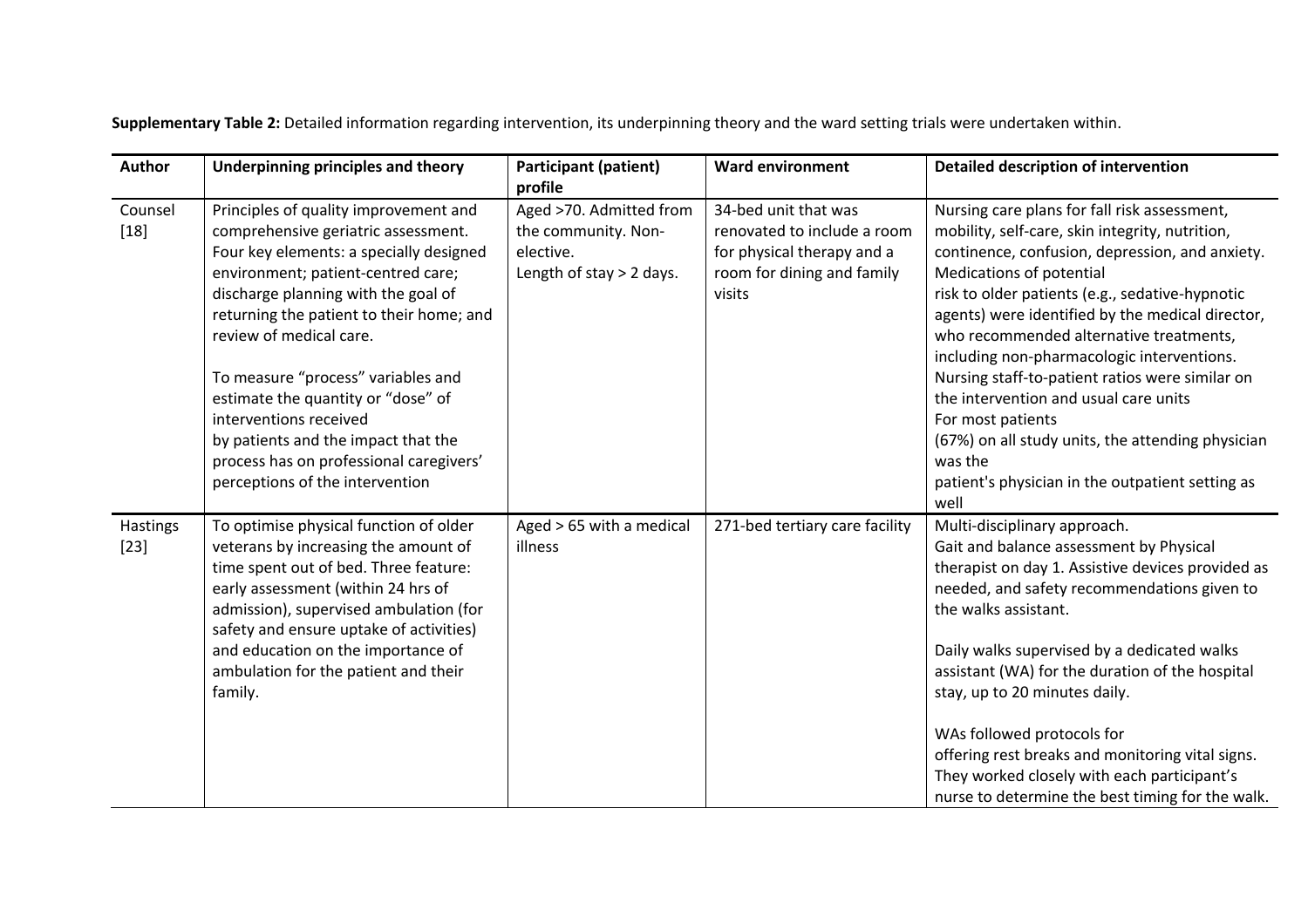|                     |                                                                                                                                                                                                           |                                                |                                                                                                                                                                                                                  | The WA also educated the patient and family<br>members about the importance of out-of-bed<br>activities, reviewed activity goals, and provided<br>motivation and encouragement to contextualize<br>walking as a normal activity                                                                                                                                                                                                                                                                                                                                                                                                                                                            |
|---------------------|-----------------------------------------------------------------------------------------------------------------------------------------------------------------------------------------------------------|------------------------------------------------|------------------------------------------------------------------------------------------------------------------------------------------------------------------------------------------------------------------|--------------------------------------------------------------------------------------------------------------------------------------------------------------------------------------------------------------------------------------------------------------------------------------------------------------------------------------------------------------------------------------------------------------------------------------------------------------------------------------------------------------------------------------------------------------------------------------------------------------------------------------------------------------------------------------------|
| Landefeld<br>$[19]$ | Principles of quality improvement and<br>comprehensive geriatric assessment: A<br>specially designed environment, patient-<br>centred care, planning for discharge, and<br>review of medical care.        | Aged > 70 admitted for<br>general medical care | Single 14-bed unit: Specially<br>prepared environment with<br>uncluttered hallways, large<br>clocks and calendars,<br>handrails and raised toilet<br>seats and door handles.                                     | Patient-centred care emphasizing<br>independence, including specific protocols to<br>improve self-care, continence, nutrition,<br>mobility, sleep, skin care, mood, cognition<br>(implemented by the primary nurse and based<br>on the daily<br>assessment).<br>The primary nurse assigned to each patient in<br>the intervention group was responsible for<br>assessing the patient's specific needs daily and<br>implementing protocols for the prevention of<br>disability and for rehabilitation.<br>Discharge planning with<br>the goal of returning the patient their home.<br>Intensive review of medical care to minimize<br>the adverse effects of procedures and<br>medications. |
| Lenze [22]          | Based on premise that post-acute<br>rehabilitation is not of high enough<br>intensity and that patients not<br>sufficiently engaged (e.g. by using<br>patient-directed therapy and frequent<br>feedback). | Aged $> 60$ years.                             | <b>USA</b><br>Three units of a skilled<br>nursing facility (SNF).<br>Patients with all impairments<br>were included (e.g., not<br>solely hip fracture), because<br>it was expected that<br>patients' reasons for | EMR is a "how" intervention, not a "what"<br>intervention. It is a set of behavioural skills for<br>therapists to integrate into their OT/PT practice<br>to increase the intensity of, and the patient's<br>engagement in, all therapeutic sessions.                                                                                                                                                                                                                                                                                                                                                                                                                                       |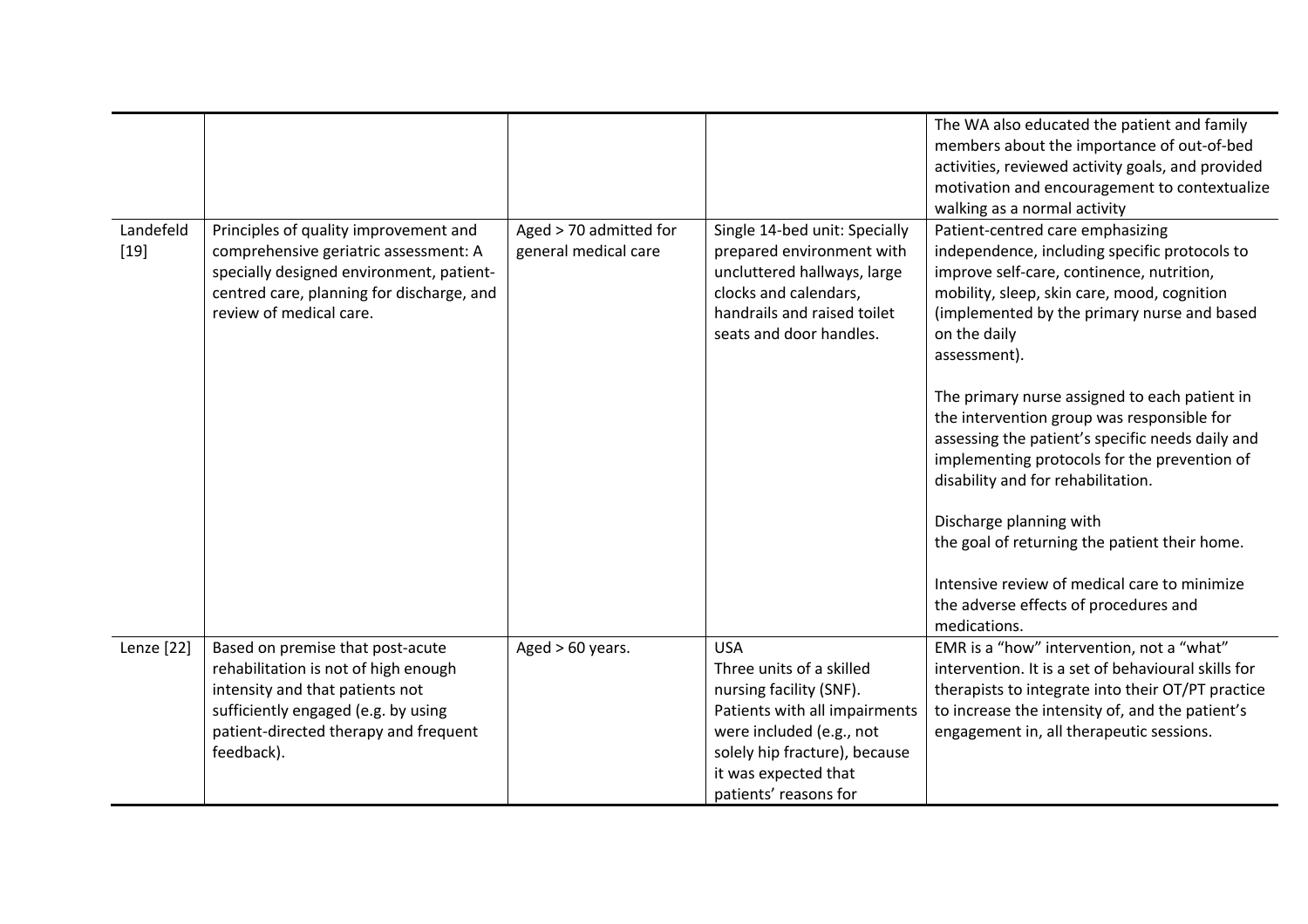|          | Based on theories of behaviour change<br>for engagement to better motivate<br>patients - Health Action Process<br>Approach and Motivational interviewing.<br>The group developed Enhanced Medical                                                                                                                                                                                                                                                           |                                | admission would be varied<br>and multiple.                                                                        | EMR was developed for real-world<br>rehabilitation to be done with their therapy<br>with frail and deconditioned individuals.<br>Training developed for therapists which<br>included:                                                                                                                                                                                                                                                                                                                                                                                                                                                                                                           |
|----------|-------------------------------------------------------------------------------------------------------------------------------------------------------------------------------------------------------------------------------------------------------------------------------------------------------------------------------------------------------------------------------------------------------------------------------------------------------------|--------------------------------|-------------------------------------------------------------------------------------------------------------------|-------------------------------------------------------------------------------------------------------------------------------------------------------------------------------------------------------------------------------------------------------------------------------------------------------------------------------------------------------------------------------------------------------------------------------------------------------------------------------------------------------------------------------------------------------------------------------------------------------------------------------------------------------------------------------------------------|
|          | Rehabilitation (EMR): PT and OT which<br>focuses on engaging patients in their<br>therapy sessions to increase patient<br>engagement and intensity, with the goal<br>of improving functional outcome,<br>through: (1) a patient-directed,<br>interactive approach, (2) increased<br>rehabilitation intensity, and (3) frequent<br>feedback to patients on their effort and                                                                                  |                                |                                                                                                                   | a) providing and reviewing together the study<br>manual and also a one-page checklist version of<br>the manual for daily reminder; b) weekly 30-<br>minute supervision meetings which included<br>collaborative review of videotapes of therapy<br>sessions<br>c) one-on-one observation and feedback after<br>each therapy session                                                                                                                                                                                                                                                                                                                                                             |
| Liu [24] | progress.<br>Targeted to staff to promote tailored<br>early mobilisation in older hospitalised<br>patients in medical wards. Intervention<br>adapted to local context.<br>Implementation in a 'real world' setting,<br>reflecting constraints in resources,<br>aligning with hospital initiatives, and<br>facilitating sustainability. Barriers and<br>facilitators mapped to behaviour change<br>theory*. Underpinned by theoretical<br>domains framework. | Medical patients aged ><br>65. | Canada<br>In-patient medical units.<br>14 Academic hospitals in<br>Ontario.<br>Ward environment not<br>described. | Multi-component, inter-professional early<br>mobilisation initiative, tailored to local context,<br>including local champions, online and/or in-<br>person educational interventions for healthcare<br>providers and patients, printed education<br>materials, implementation coaching<br>Patients assessed for mobilisation status within<br>24h of admission<br>Mobilisation at least three times a day<br>Mobility was progressive, scaled and tailored to<br>the patient's abilities.<br>The mobilisation messages targeting staff were<br>multi-component and tailored to local context.<br>All hospitals were required to provide inter-<br>professional education and educational tools; |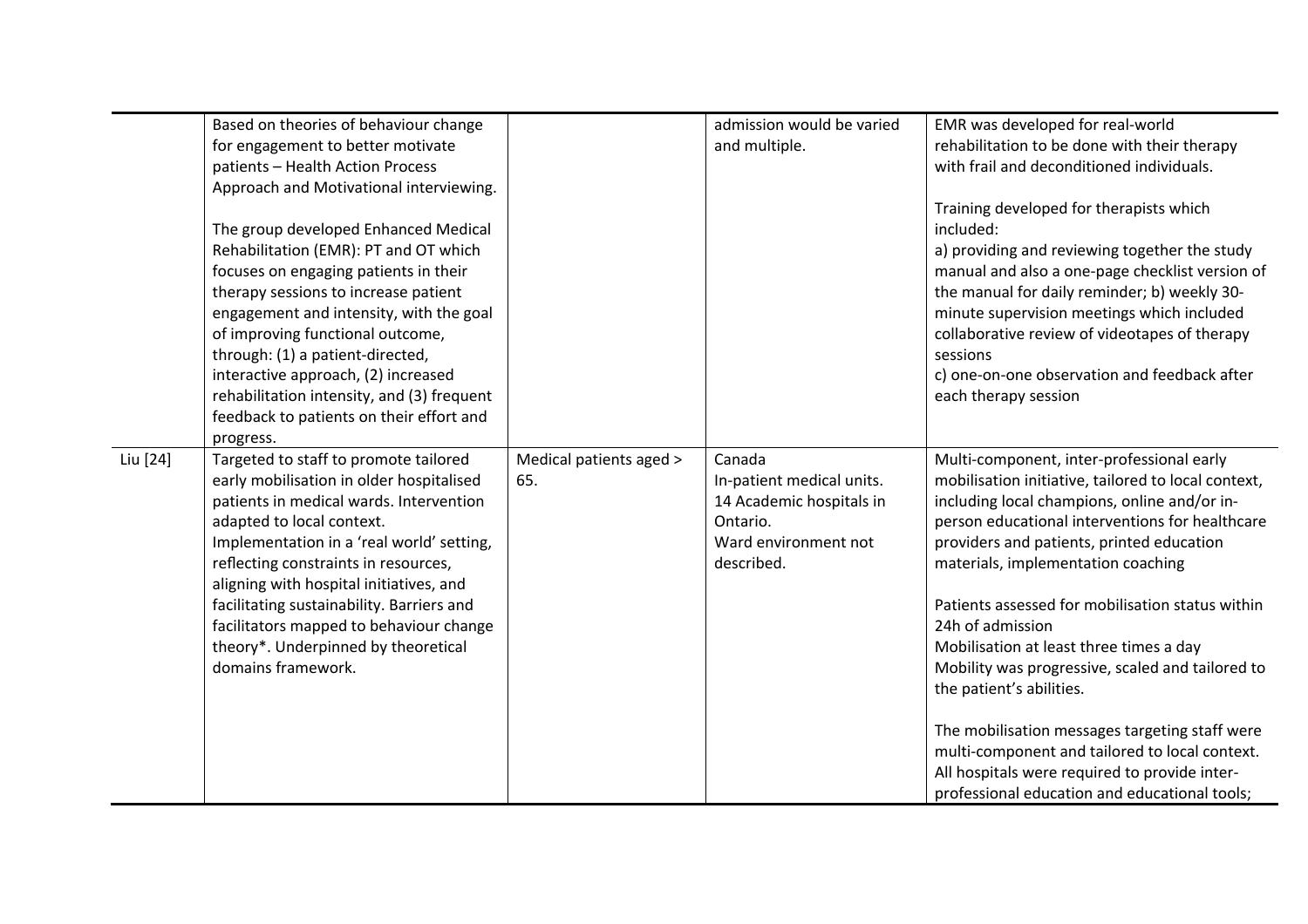|                  |                                                                                                                   |                                                                         |                                                                                                                                                                              | additional strategies were selected based on<br>appropriateness and context (e.g. reminders,<br>local opinion leaders, patient/caregiver<br>education materials).<br>Hospitals were provided resources (e.g.<br>education modules, checklists, mobility<br>algorithms) to implement the intervention and<br>invited to use or adapt these, or develop new<br>materials.<br>All hospitals received implementation coaching,<br>had access to an online community of practice,<br>and collaborated in monthly teleconferences.<br>Coaches worked with each local<br>implementation team to select intervention<br>strategies mapped to identified barriers and<br>facilitators, collected through focus groups with<br>inter-professional care staff and using the<br>theoretical domains framework * |
|------------------|-------------------------------------------------------------------------------------------------------------------|-------------------------------------------------------------------------|------------------------------------------------------------------------------------------------------------------------------------------------------------------------------|-----------------------------------------------------------------------------------------------------------------------------------------------------------------------------------------------------------------------------------------------------------------------------------------------------------------------------------------------------------------------------------------------------------------------------------------------------------------------------------------------------------------------------------------------------------------------------------------------------------------------------------------------------------------------------------------------------------------------------------------------------------------------------------------------------|
|                  |                                                                                                                   |                                                                         |                                                                                                                                                                              | States that no new resources used.                                                                                                                                                                                                                                                                                                                                                                                                                                                                                                                                                                                                                                                                                                                                                                  |
| Mundy<br>$[20]$  | Early mobilisation to shorten length of<br>stay without adverse events.                                           | Patients with community<br>acquired pneumonia.<br>Aged > 18 years.      | Three sites: Urban hospital<br>(1,287 beds). Community<br>suburban hospital (473<br>beds). Community suburban<br>hospital (494 beds).<br>Ward environments not<br>described. | Intervention delivered by nurses. Instead of<br>prescribed bedrest, with physician permission<br>nurses used the following script: 'Even though<br>you have just been admitted with pneumonia, I<br>would like to help you get of bed today. We<br>think this may improve your recovery."                                                                                                                                                                                                                                                                                                                                                                                                                                                                                                           |
| Timmer<br>$[21]$ | Multidisciplinary rehabilitation program<br>to reduce the effects of the<br>deconditioning that had occurred as a | Aged > 65 years admitted<br>into sub-acute care for a<br>reconditioning | Australia.<br>Private rehabilitation<br>hospital.                                                                                                                            | Occupational therapists (OTs).<br>Individual or group, daily OT and twice daily<br>physiotherapy five days a week.                                                                                                                                                                                                                                                                                                                                                                                                                                                                                                                                                                                                                                                                                  |